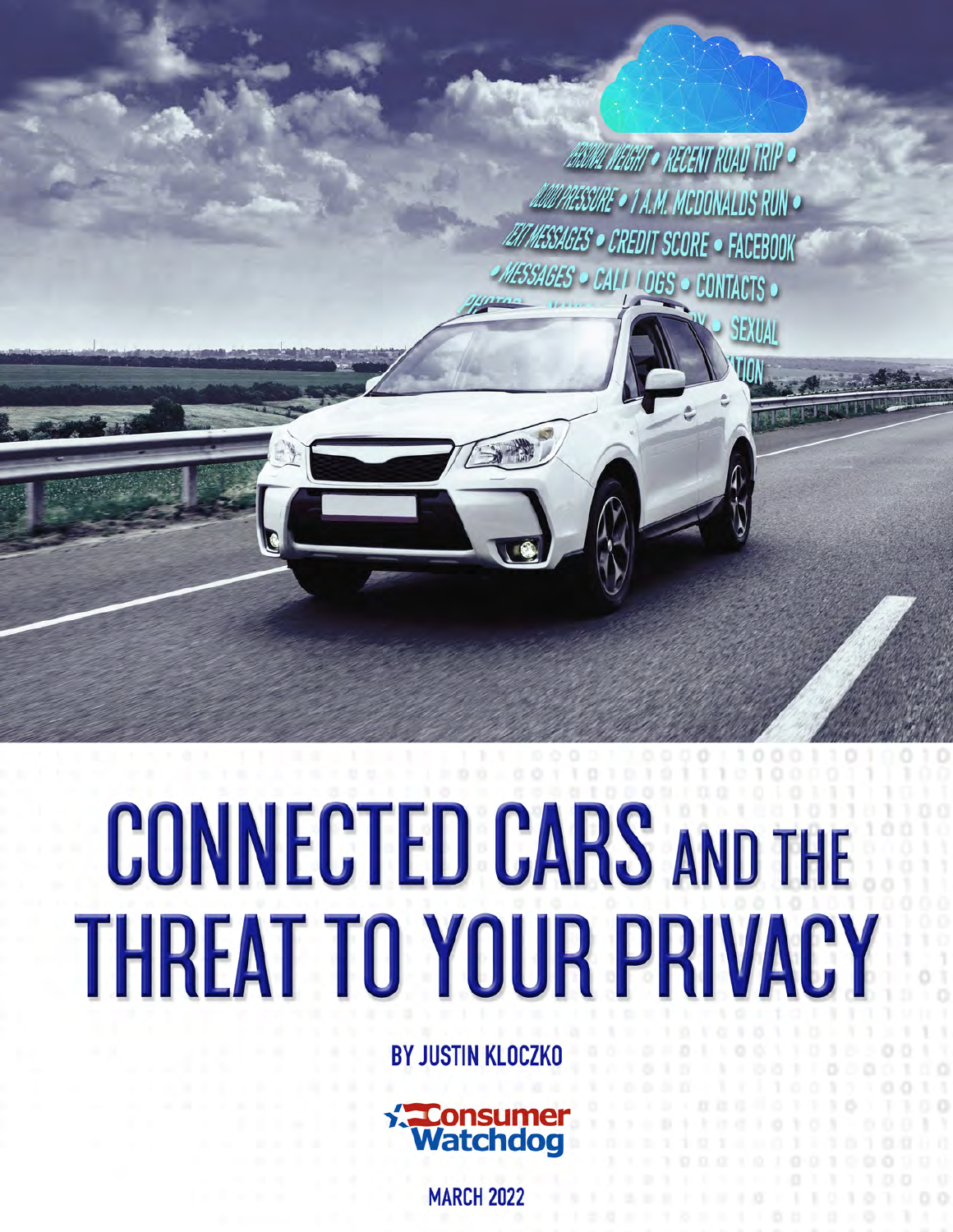# **TABLE OF CONTENTS**

| <b>Executive Summary</b>                            | 2  |
|-----------------------------------------------------|----|
| Introduction                                        | 5  |
| Background                                          | 6  |
| How Do Car Companies Acquire Your Geolocation Data? | 8  |
| What Do Companies Use Data For?                     | 11 |
| What Can Be Done About it?                          | 21 |
| Privacy Opposition                                  | 23 |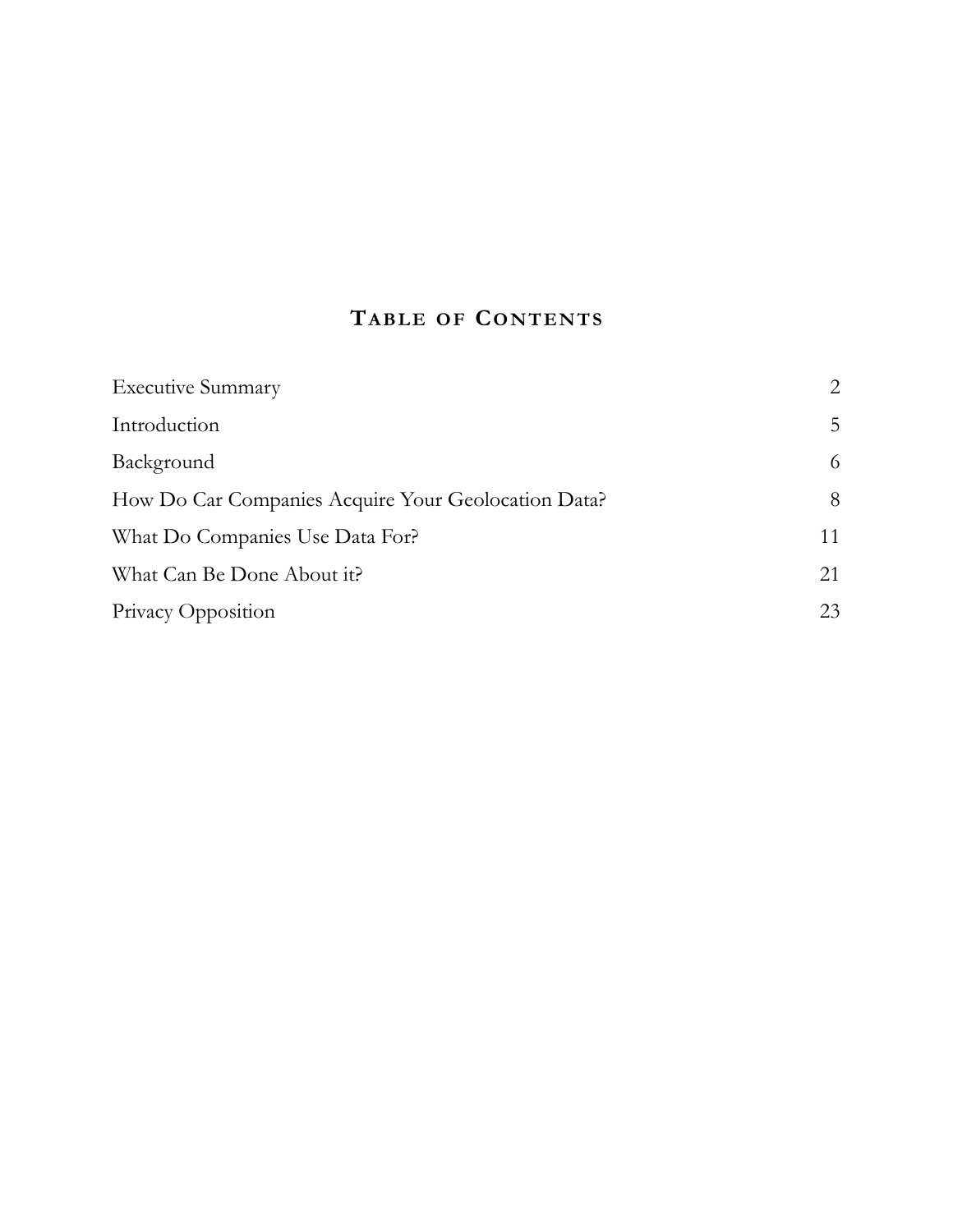#### <span id="page-2-6"></span><span id="page-2-0"></span>**EXECUTIVE SUMMARY**

<span id="page-2-4"></span>Personal car data is the new gold rush of the auto industry. Cars collect more data than our phones[.](#page-2-1)<sup>1</sup> As a result, car companies have become data miners.

Automakers have seized upon a data gold rush to monopolize our personal information for profit, including geolocation, according to an investigation by Consumer Watchdog.

<span id="page-2-5"></span>Car companies, including General Motors, Toyota, Ford, reserve the right to collect, use and share data in order to track and market products. A car company like General Motors wants to be like Facebook[.2](#page-2-2)

"Thirteen of the 16 selected automakers in GAO's review offer connected vehicles, and those 13 reported collecting, using, and sharing data from connected vehicles, such as data on a car's location and its operations," said the United States Government Accountability Office.

And it is unclear at best if consumers own their data as car purchasing agreements are obscured in legalese. As a result, many sign their data rights away not knowing it, the investigation found. A *Harvard Journal of Law & Technology* study determined: "The current legal landscape suggests that all smart car data collected about the consumer, his location, driving behavior, and vehicle are all essentially owned by the smart car company.["3](#page-2-3)

California has new and old laws to combat the data mining around geolocation, which could stand as an important bulwark against tracking of drivers if properly implemented and protected.

The report's key findings:

- The collection of car data is proliferating at an exponential pace. Over a span of only three months in 2021, for example, the number of companies that traffic in our personal data increased from 200 to over 500, according to Privacy4Cars.
- There is no such thing as "anonymized data." Anonymized data, when paired with other data points such as credit card usage, can be used to identify you and target you, according to car technologists and privacy advocates interviewed by Consumer Watchdog.

<span id="page-2-1"></span><sup>&</sup>lt;sup>[1](#page-2-4)</sup> "Connected cars will send 25 gigabytes of data to the bloud every hour," February 13, 2015: [https://qz.com/344466/](https://qz.com/344466/connected-cars-will-send-25-gigabytes-of-data-to-the-cloud-every-hour/) [connected-cars-will-send-25-gigabytes-of-data-to-the-cloud-every-hour/](https://qz.com/344466/connected-cars-will-send-25-gigabytes-of-data-to-the-cloud-every-hour/)

<span id="page-2-2"></span><sup>&</sup>lt;sup>[2](#page-2-5)</sup> "Vehicle Data Privacy," United States Government Accountability Office, July 2017: [https://www.gao.gov/assets/](https://www.gao.gov/assets/gao-17-656.pdf) [gao-17-656.pdf](https://www.gao.gov/assets/gao-17-656.pdf)

<span id="page-2-3"></span>[<sup>3</sup>](#page-2-6) "Who Owns the Data Generated By Your Smart Car?" *Harvard Journal of Law & Technology*, 2018: [https://](https://jolt.law.harvard.edu/assets/articlePDFs/v32/32HarvJLTech299.pdf) [jolt.law.harvard.edu/assets/articlePDFs/v32/32HarvJLTech299.pdf](https://jolt.law.harvard.edu/assets/articlePDFs/v32/32HarvJLTech299.pdf)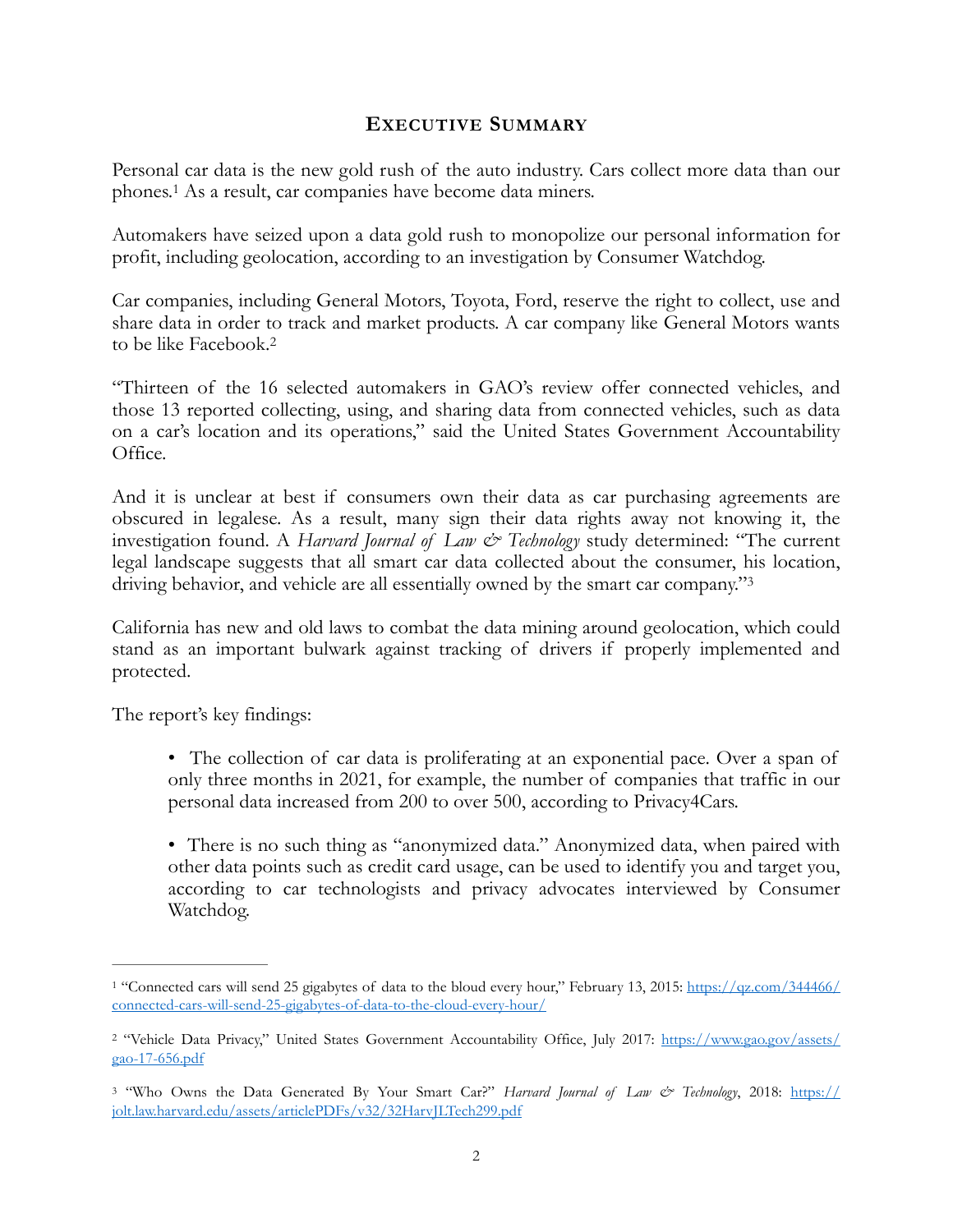• California Insurance Commissioner Ricardo Lara has recently started a Twitter [fight](https://twitter.com/ICRicardoLara/status/1486801343826194432?s=20&t=aOMacx-z0QYJNjTbphavGQ) with Elon Musk over using telematics data collected by cars in insurance rate setting, vowing to protect, "consumer data, privacy and fair rates." Telematics is data collected and transmitted from a car. However, an investigation by Consumer Watchdog has found Lara is privately working with insurance companies on a proposal to allow electronic surveillance in California once he has the "political cover" to pull it off. According to a recording of a December meeting in Sacramento with Root Insurance, a telematics company, Root's VP of Government Affairs said, " Yes, so we have a lot of conversations with commissioner Lara in California. He is supportive of what we're doing. He has asked us to go back and do a couple of things for him before he makes this move. He has asked us to, number one: build a coalition of partners so when he makes this move, he has support. If there is criticism he will have coalition of partners to say, "No, this is a good thing'….We're building a coalition of partners in California, including the Hispanic Chamber of Commerce to have his back, give him the political cover when he makes this move. ..We're grateful for his support and we're working behind the scenes to provide everything we can as political cover for him." [4](#page-3-0)

<span id="page-3-4"></span><span id="page-3-3"></span>• While location data can be turned off on your cellphone, there's not yet an opt-out feature for your car[.](#page-3-1)<sup>[5](#page-3-1)</sup> However, California is poised to be the first in the nation with an "opt-out" for precise geo-location that is set to take effect under the California Privacy Rights Act (CPRA) by 2023, when the newly-formed California Privacy Protection Agency issues rules in 2022 to allow for it under the CPRA – a ballot initiative passed by the voters in 2020 as Proposition 24.

• Companies are holding safety hostage to make consumers turn over their data. A car may ask if a driver would like to share his or her information with emergency responders. No one is going to say no to that. The problem is your information is not only being used for emergency response purposes, but for an array of other uses unrelated to safety.

<span id="page-3-5"></span>• Car manufacturers are working with software companies to bring advertising right into the cockpit. Information from Chevy's OnStar Service is directly fed to apps for Dominos, IHOP, and Shell, among others. Geolocation data customers include retailers like Starbucks, so they can better know when a person is likely to buy a cup of coffee.<sup>[6](#page-3-2)</sup> Once a car knows your data profile, your movements and your buying habits, the algorithm will steer you towards a buying frenzy. A scenario in which a

<span id="page-3-0"></span>[<sup>4</sup>](#page-3-3) "Removing Bias in the Car Insurance Industry," Root Insurance, Dec. 9. 2021, timestamp: 23:73, 34:28. [https://](https://consumerwatchdog.org/sites/default/files/2022-03/RootZoom.mp4) [consumerwatchdog.org/sites/default/files/2022-03/RootZoom.mp4](https://consumerwatchdog.org/sites/default/files/2022-03/RootZoom.mp4)

<span id="page-3-1"></span><sup>&</sup>lt;sup>5</sup> ["Your Car Knows When You Gain Weight,"](https://www.nytimes.com/2019/05/20/opinion/car-repair-data-privacy.html#:~:text=Cars%2520not%2520only%2520know%2520how,call%2520and%2520who%2520we%2520text.) Bill Hanvey, *New York Times*, May 20, 2019.

<span id="page-3-2"></span><sup>&</sup>lt;sup>6</sup> ["Are car companies going to profit from your driving data?,"](https://www.forbes.com/sites/sarwantsingh/2017/11/06/are-car-companies-going-to-profit-from-your-driving-data/?sh=1562ad88143c) Sarwant Singh, *Forbes*, Nov [6](#page-3-5), 2017.

[<sup>&</sup>quot;What does your car know about you? We hacked a Chevy to find out,"](https://www.washingtonpost.com/technology/2019/12/17/what-does-your-car-know-about-you-we-hacked-chevy-find-out/) Geoffrey A. Fowler, *Washington Post*, December 17, 2019.)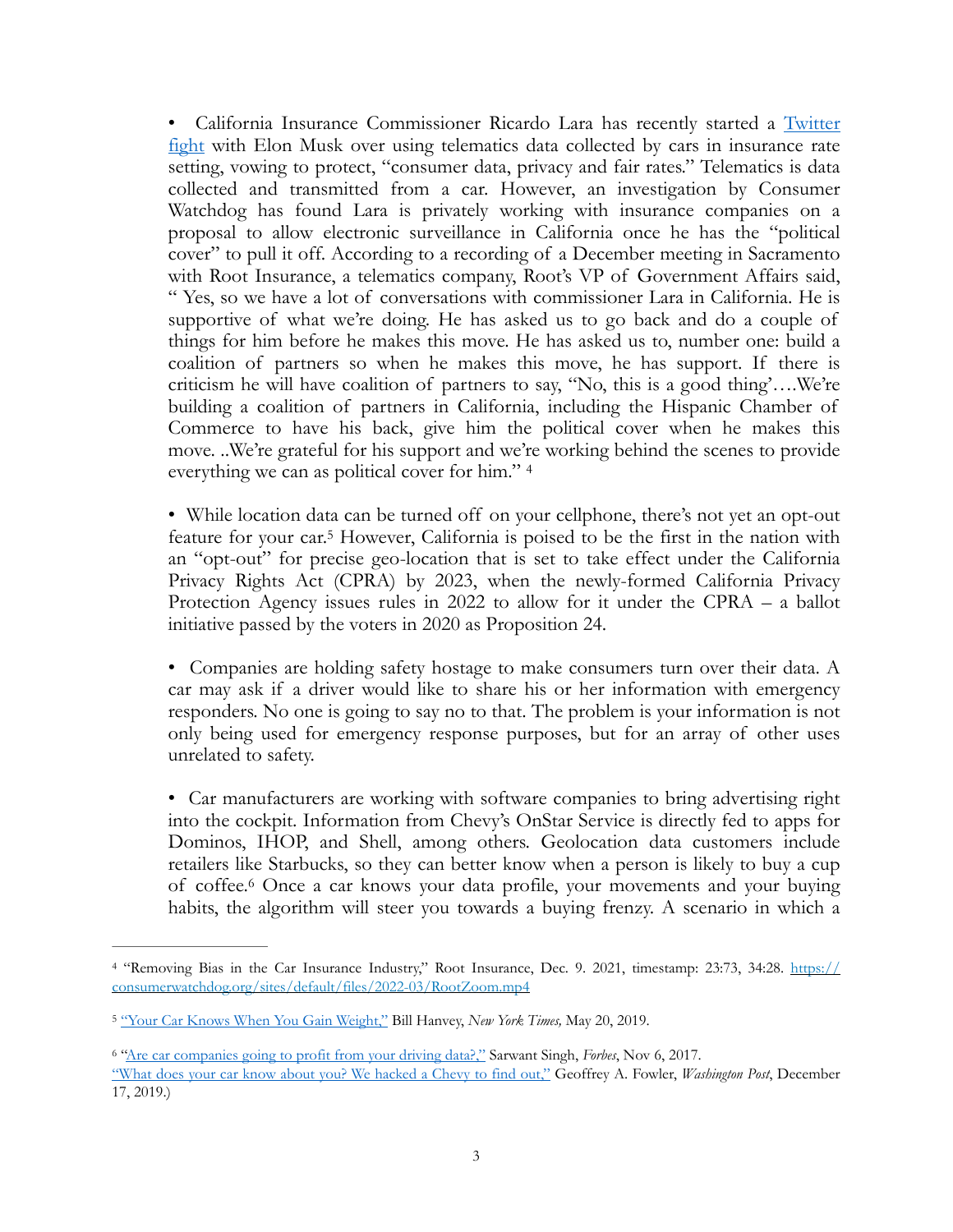targeted coupon for McDonalds pops up on your infotainment system is not far away.

• Manufacturers have teamed up with data miners to geolocate cars in real time. Wejo, which touts its mobility data of over 10 million connected cars, claims to see the speed in which cars are traveling on 95 percent of U.S. roads. It has partnered with Palantir, the libertarian dream of Tech oligarch Peter Thiel, who has contracted with the military-industrial complex, including the LAPD, as well as the Department of Homeland Security, to help facilitate ICE raids. The U.S. Customs & Border Patrol has contracted out private data extraction firms for vehicle forensics kits, which disclose text messages, location, and pictures, down to which car door opened and at what time. All that has to happen is for your phone to pair with a car, or connected by USB."When you plug it into this USB port, it's going to charge your phone, absolutely. And as soon as it powers up, it's going to start sucking all your data down into the car," said Berla [founder Ben LeMere,](https://theintercept.com/2021/05/03/car-surveillance-berla-msab-cbp/) according to *The Intercept*.[7](#page-4-0)

<span id="page-4-7"></span><span id="page-4-6"></span><span id="page-4-5"></span>• One of the biggest misconceptions is that technology is making driving safer. It isn't. The number of deaths per 100,000 miles driven grew in 2020 by almost 25 percent, according to the National Safety Council (NSC), marking the highest annual increase that the NSC has recorded in nearly 100 years.<sup>[8](#page-4-1)</sup> 2021 saw an increase in traffic fatalities, prompting the federal government to take action.[9](#page-4-2)

A sea change in privacy is now happening. The California Privacy Rights Act will be implemented by 2023, a seminal law that enshrines consumers with new rights over a new subset of data deemed "sensitive personal information," including geolocation. The law will allow consumers to "opt out" of their data being shared or sold, as well as requesting access to personal information collected, with the option to delete or modify it. But these proposed safeguards are being met with opposition by the insurance and automotive industry.

<span id="page-4-9"></span><span id="page-4-8"></span>The Alliance for Automotive Innovation, which represents major auto manufacturers, is lobbying the California Privacy Commission to stop the opt-out<sup>[10](#page-4-3)</sup>. The Personal Insurance Federation of California, a statewide trade association that represents seven of the largest insurers in America, is similarly lobbying for an exemption from the new law<sup>[11](#page-4-4)</sup>.

<span id="page-4-0"></span>[<sup>7</sup>](#page-4-5) "Your car is spying on you, and a CBP contract shows the risks," Sam Biddle, *The Intercept*, May 3, 2021: [https://](https://theintercept.com/2021/05/03/car-surveillance-berla-msab-cbp/) [theintercept.com/2021/05/03/car-surveillance-berla-msab-cbp/](https://theintercept.com/2021/05/03/car-surveillance-berla-msab-cbp/)

<span id="page-4-1"></span>[<sup>8</sup>](#page-4-6) "Preliminary Semiannual Estimates," National Safety Council, 2021: [https://injuryfacts.nsc.org/motor-vehicle/](https://injuryfacts.nsc.org/motor-vehicle/overview/preliminary-estimates/) [overview/preliminary-estimates/](https://injuryfacts.nsc.org/motor-vehicle/overview/preliminary-estimates/)

<span id="page-4-2"></span>[<sup>9</sup>](#page-4-7) Buttigieg unveils a new strategy to combat rising car crash deaths, Hope Yen, *Los Angeles Times,* Jan. 27, 2022, [https://](https://www.latimes.com/world-nation/story/2022-01-27/buttigieg-vows-help-car-crash-deaths-spike?utm_source=pocket_mylist) [www.latimes.com/world-nation/stor y/2022-01-27/buttigieg-vows-help-car-crash-deaths-spike?](https://www.latimes.com/world-nation/story/2022-01-27/buttigieg-vows-help-car-crash-deaths-spike?utm_source=pocket_mylist) [utm\\_source=pocket\\_mylist](https://www.latimes.com/world-nation/story/2022-01-27/buttigieg-vows-help-car-crash-deaths-spike?utm_source=pocket_mylist)

<span id="page-4-3"></span><sup>&</sup>lt;sup>10</sup> Preliminary Written Rulemaking [Comments](https://cppa.ca.gov/regulations/pdf/preliminary_rulemaking_comments_4.pdf), pg. 125.

<span id="page-4-4"></span>[<sup>11</sup>](#page-4-9) [Preliminary Written Rulemaking Comments, pg. 131](https://cppa.ca.gov/regulations/pdf/preliminary_rulemaking_comments_3.pdf)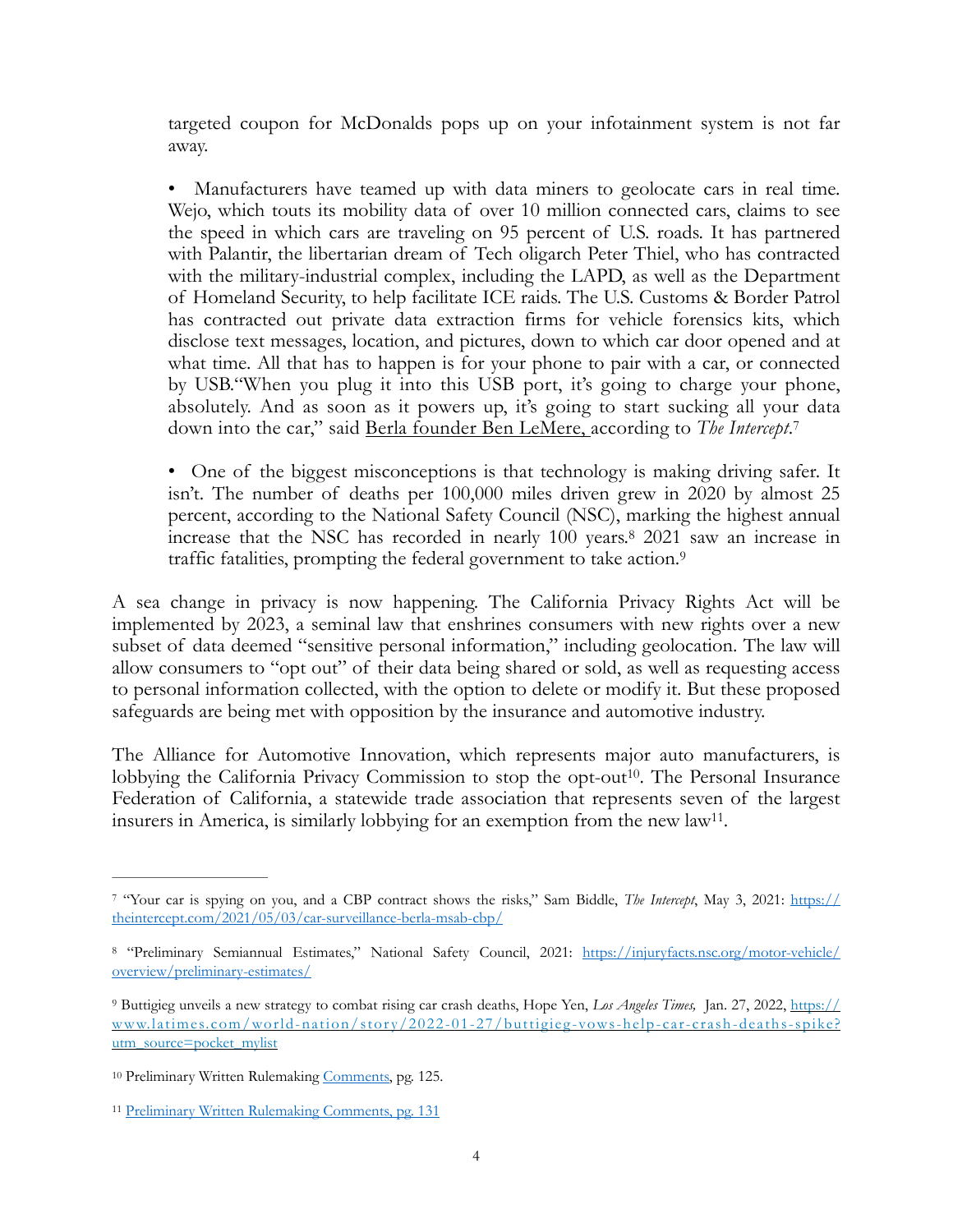If the law is drawn correctly and the California Privacy Protection Agency(CPPA) listens to consumers and not special interest groups, the monopoly stranglehold over our personal data will be curbed.

#### <span id="page-5-8"></span><span id="page-5-7"></span><span id="page-5-6"></span><span id="page-5-5"></span><span id="page-5-0"></span>**INTRODUCTION**

Oneof the largest industries in the world is the auto manufacturing industry.<sup>[12](#page-5-1)</sup> By next year, 95 percent of new cars sold will be connected, meaning they will be essentially online computerson wheels.<sup>[13](#page-5-2)</sup> And personal car data is the new gold rush of the auto industry. Cars collect more data than our phones, often because they collect all of your phone's data on top of everything you do in the car. As a result, car companies have become data miners first and car manufacturers second. Tesla, for example, is a roving mass surveillance operation that collects information on not just you, but everyone you drive past. Teslas have up to nine cameras inside and outside the car.[14](#page-5-3)

We have always feared Big Brother becoming reality. But the irony is we as citizens have become Big Brother, voluntarily recording, collecting and broadcasting everything for the world to see. We are both the ones doing the surveilling, and unwittingly let companies do it to us. The consequence is car companies basically reserve the right to do whatever they want with your data: to track, market products, and manipulate your insurance rates. A future where targeted ads pop up on your dashboard is not far off<sup>[15](#page-5-4)</sup>.

The report will also highlight how California's seminal privacy initiative, the California Privacy Rights Act, gives consumers new rights regarding data protection. And it will spotlight the ways car manufacturers have monopolized consumer data and show how they are dangerous for privacy, with a focus on geolocation. What kind of data do car companies collect, and what they do with it?

Being able to shut off geolocation is elemental to consumer privacy. Pursuant to the California Privacy Rights Act, geolocation is considered "sensitive personal information." It is not necessary for the functioning of any car today. Car companies use and exploit precise geolocation data for future revenue streams, whether selling or sharing the data for profit, or future product development. The law requires that consumers have the opportunity to opt out of its use.

<span id="page-5-1"></span>[<sup>12</sup>](#page-5-5) Worldometers:<https://www.worldometers.info/cars/>

<span id="page-5-2"></span><sup>&</sup>lt;sup>[13](#page-5-6)</sup> "Unlocking the full life-cycle value from connected-car data," McKinsey & Company, February 11, 2021: [https://](https://www.mckinsey.com/industries/automotive-and-assembly/our-insights/unlocking-the-full-life-cycle-value-from-connected-car-data) [www.mckinsey.com/industries/automotive-and-assembly/our-insights/unlocking-the-full-life-cycle-value-from](https://www.mckinsey.com/industries/automotive-and-assembly/our-insights/unlocking-the-full-life-cycle-value-from-connected-car-data)[connected-car-data](https://www.mckinsey.com/industries/automotive-and-assembly/our-insights/unlocking-the-full-life-cycle-value-from-connected-car-data)

<span id="page-5-3"></span><sup>&</sup>lt;sup>[14](#page-5-7)</sup> "Consumer Reports says Tesla's cameras inside its cars, which transmit video footage of passengers, could pose privacy risk," Grace Kay, *Insider*, March 24, 2021: [https://www.businessinsider.com/tesla-in-car-cameras-pose-privacy](https://www.businessinsider.com/tesla-in-car-cameras-pose-privacy-risk-consumer-reports-2021-3)[risk-consumer-reports-2021-3](https://www.businessinsider.com/tesla-in-car-cameras-pose-privacy-risk-consumer-reports-2021-3)

<span id="page-5-4"></span><sup>&</sup>lt;sup>[15](#page-5-8)</sup> "Telenav launches connected in-car advertising platform for automotive OEMS," Telenav, January 4, 2018.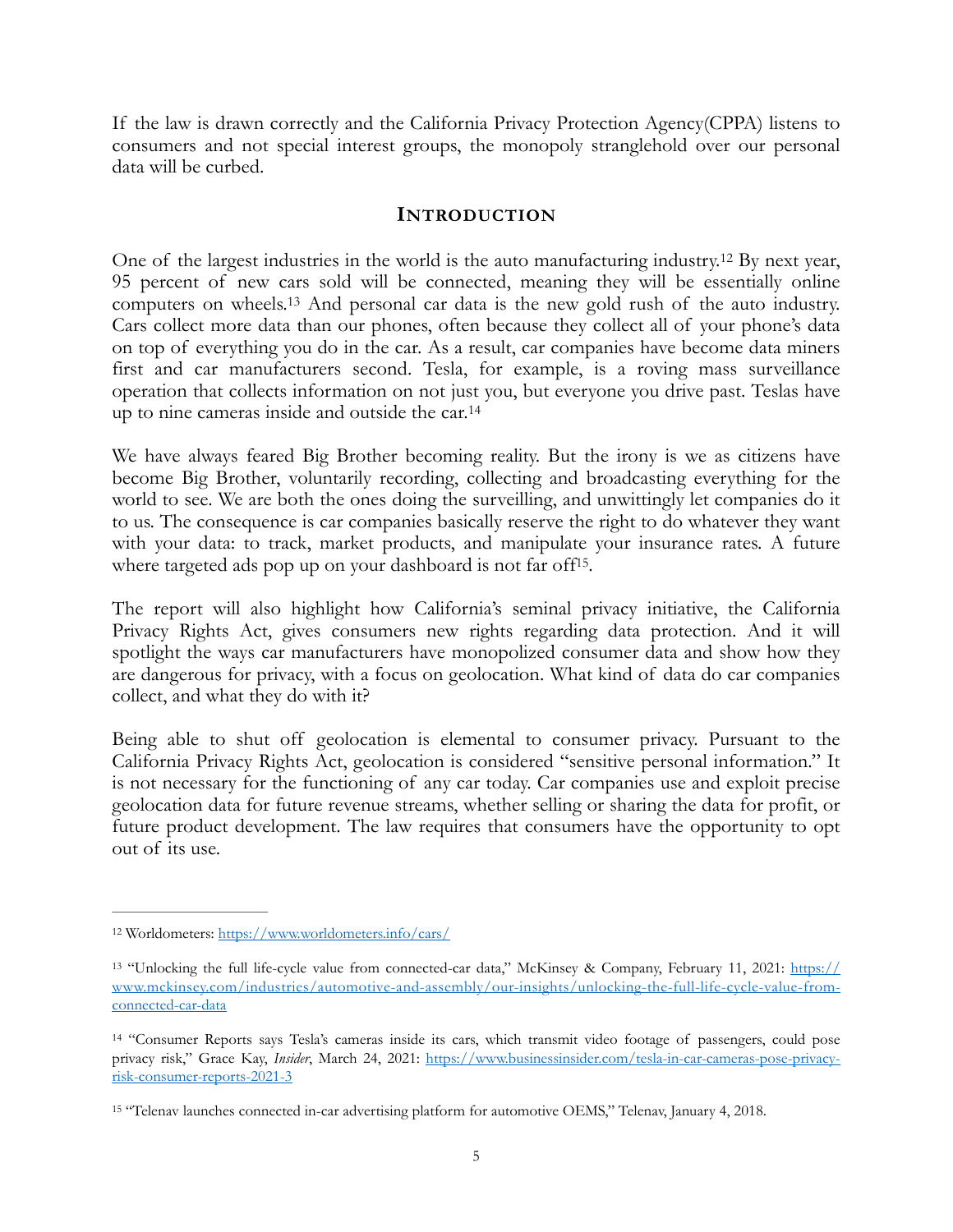#### <span id="page-6-4"></span><span id="page-6-0"></span>**BACKGROUND**

Car sales are historically lagging.<sup>[16](#page-6-1)</sup> Ford, for example, is selling less cars than it used to. So the car industry has to find ways to keep making money. That's where our personal data comes in. To manufacturers, it's an enormous pot of gold.

Our cars know more about us than we know about ourselves, information such as weight, blood pressure, sexual orientation, race, economic status, down to which doors open and what time you stepped on the brake<sup>17</sup>[.](#page-6-2) They are vacuums that suck up reams and reams of data, much to our ignorance.

*"You've created this connection with merchants and brands. They know your data. We're bringing that onto the dashboard of the car."*

<span id="page-6-5"></span>"Your car knows you have a drug problem before anyone else does because you are in the wrong section of town at 3 a.m. where drug busts are occurring," said Alastair Mactaggart, founder of Californians For Consumer Privacy, which spurred Proposition 24, the California Privacy Rights Act. "It knows when you've been fired."

<span id="page-6-6"></span>"Your driving behavior, the person in the car. We do have that data," said Rick Ruskin of General Motors. "You've created this connection with merchants and brands. They know your data. We're bringing that onto the dashboard of the car."[18](#page-6-3)

Here's Ford CEO Jim Hackett in 2018 on the *Freakonomic*s podcast.

"We know what people make. How do we know that? It's because they borrow money from us. And when you ask somebody what they make, we know where they work, you know; we know if they're married," said Hackett. "We know how long they've lived

in their house, because these are all on the credit applications. We've never ever been challenged on how we use that. And that's the leverage we got here with the data."

And that information is used to directly advertise products, for corporate and governmental surveillance, as well as for insurance purposes. Many different entities will collect data from connected vehicles, "including car manufacturers, manufacturers of 'infotainment' systems,

<span id="page-6-1"></span>[<sup>16</sup>](#page-6-4) U.S. car sales from 1951 to 2020: <https://www.statista.com/statistics/199974/us-car-sales-since-1951/>

<span id="page-6-2"></span><sup>&</sup>lt;sup>17</sup> ["Your Car Knows When You Gain Weight,"](https://www.nytimes.com/2019/05/20/opinion/car-repair-data-privacy.html#:~:text=Cars%2520not%2520only%2520know%2520how,call%2520and%2520who%2520we%2520text.) Bill Hanvey, *New York Times*, May 20, 2019.

<span id="page-6-3"></span><sup>&</sup>lt;sup>[18](#page-6-6)</sup> "Carmakers are collecting data and cashing in – and most drivers have no clue," CBS, Nov. 13. 2018: [https://](https://www.cbsnews.com/news/carmakers-are-collecting-your-data-and-selling-it/) [www.cbsnews.com/news/carmakers-are-collecting-your-data-and-selling-it/](https://www.cbsnews.com/news/carmakers-are-collecting-your-data-and-selling-it/)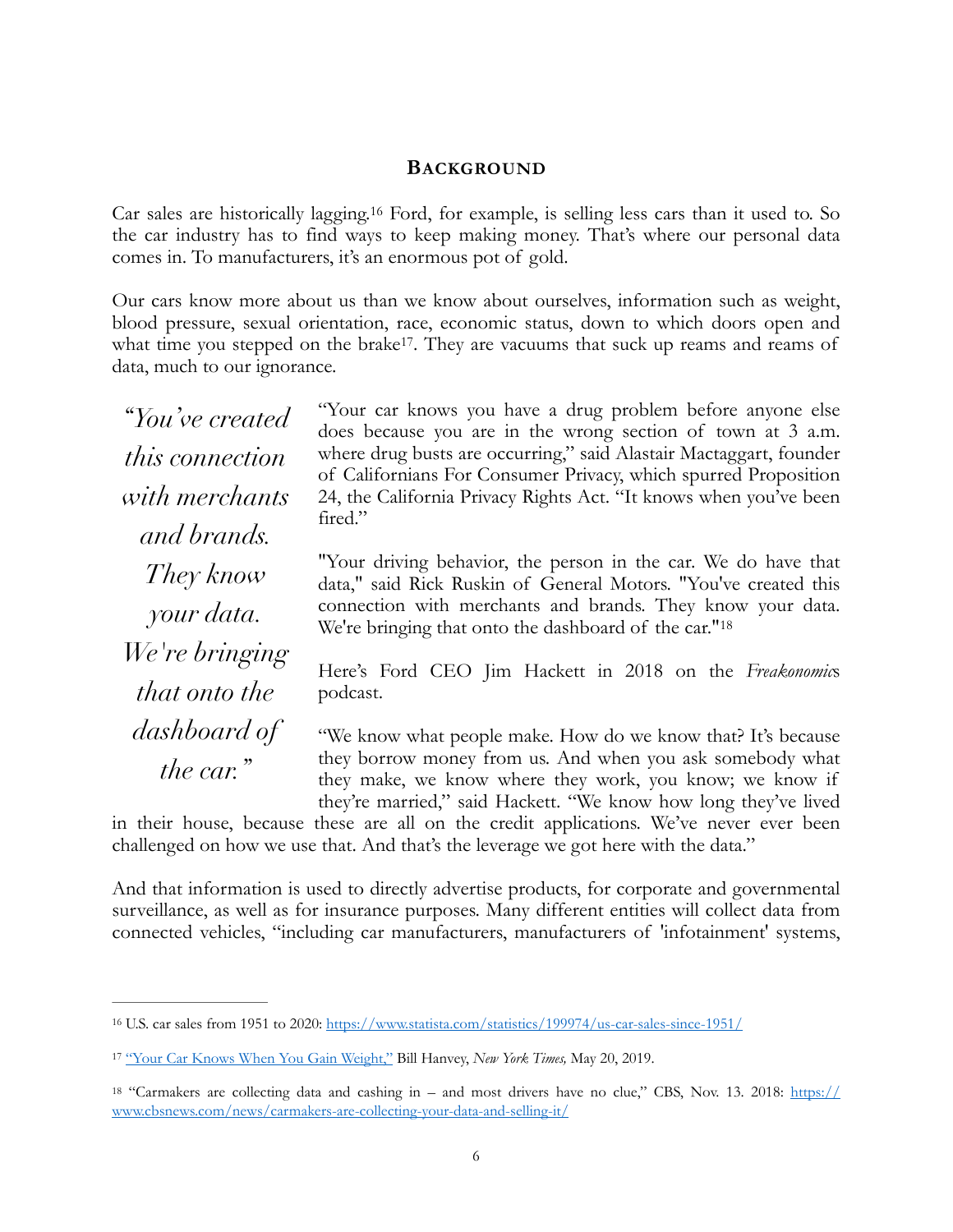

*"Here's the screen that pops up every month. So far, I've always declined."*

<span id="page-7-2"></span>third parties that provide peripherals that plug into ports on cars, and auto insurance companies," according to the Federal Trade Commission[.19](#page-7-0)

Although it seems bad now, we are only seeing the tip of the iceberg. For all the data monetization that is occurring, potential revenue streams are endless. By 2030, automotive data could become a \$400 billion industry, according to a 2021 report by global corporate consulting firm McKinsey & Co. Connected services are especially attractive because they provide high margins and recurring revenue streams. Cars with more features bring in four times the amount of revenue per car compared to a standard car. And it's been projected that cars will become more intelligent in the next decade, with improved sensors and cameras, enabling even more data points that can be sold[.20](#page-7-1)

<span id="page-7-3"></span><span id="page-7-0"></span>[<sup>19</sup>](#page-7-2) [Connected Cars, Federal Trade Commission, January 2018: https://www.ftc.gov/system/files/documents/reports/](https://www.ftc.gov/system/files/documents/reports/connected-cars-workshop-federal-trade-commission-staff-perspective/staff_perspective_connected_cars_0.pdf) [connected-cars-workshop-federal-trade-commission-staff-perspective/staff\\_perspective\\_connected\\_cars\\_0.pdf](https://www.ftc.gov/system/files/documents/reports/connected-cars-workshop-federal-trade-commission-staff-perspective/staff_perspective_connected_cars_0.pdf)

<span id="page-7-1"></span><sup>&</sup>lt;sup>[20](#page-7-3)</sup> "Unlocking the full life-cycle value from connected-car data," McKinsey & Company, February 11, 2021: [https://](https://www.mckinsey.com/industries/automotive-and-assembly/our-insights/unlocking-the-full-life-cycle-value-from-connected-car-data) [www.mckinsey.com/industries/automotive-and-assembly/our-insights/unlocking-the-full-life-cycle-value-from](https://www.mckinsey.com/industries/automotive-and-assembly/our-insights/unlocking-the-full-life-cycle-value-from-connected-car-data)[connected-car-data](https://www.mckinsey.com/industries/automotive-and-assembly/our-insights/unlocking-the-full-life-cycle-value-from-connected-car-data)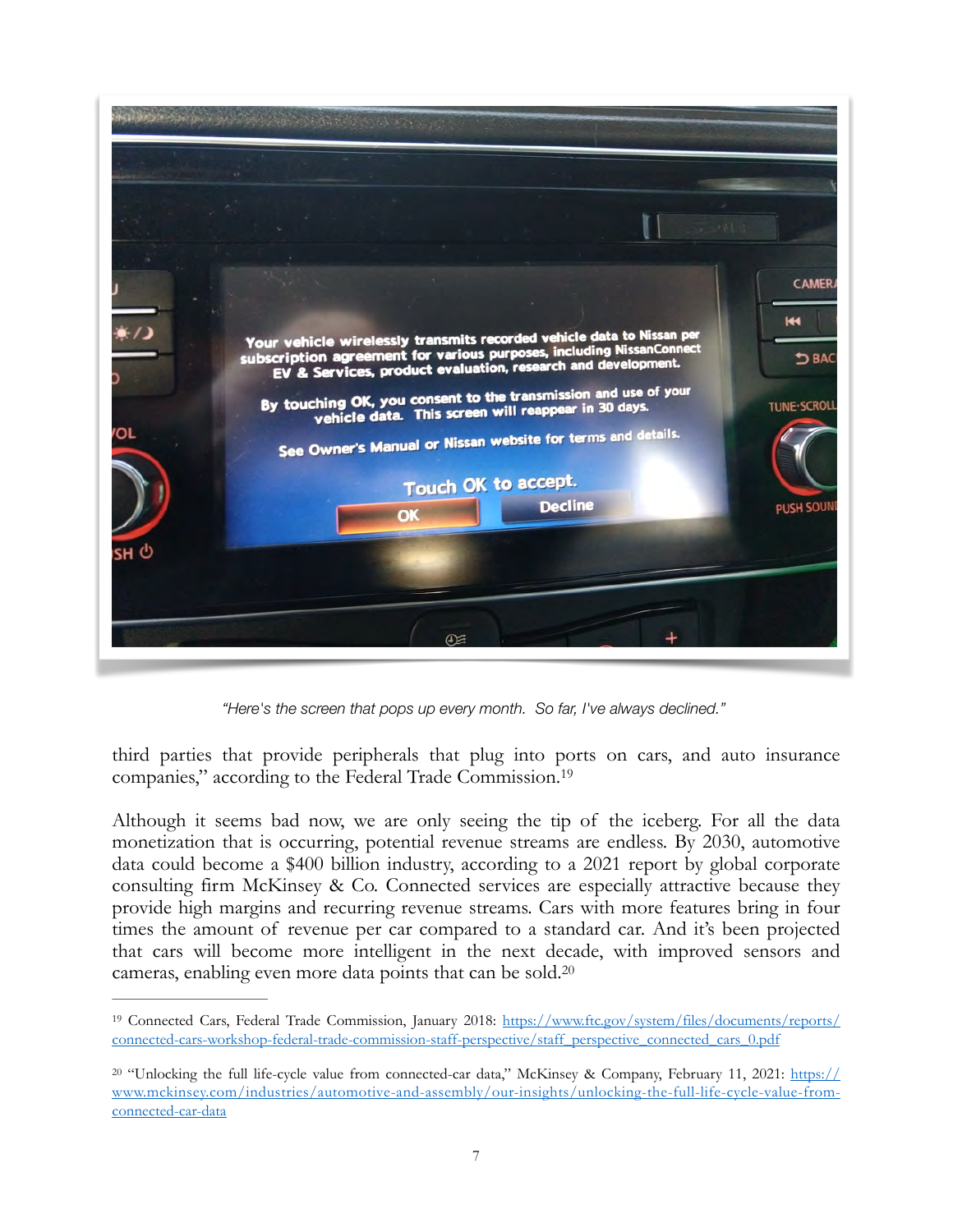While data is utilized in a number of ways to the consumer's advantage, such as locating a car after an accident or helping relieve traffic congestion, the financial incentive that comes from having such a massive trove of personal information is also a slippery slope. Tracking your location for emergency purposes doesn't mean manufacturers have the right to sell or share that information for something else. Many companies say their data is anonymized, meaning it's not attributable to a person's identity. But is it really anonymized?

"The reason why all of it is creepy is you cannot anonymize precise geolocation," said Andrea Amico, founder of Privacy4Cars, a company that seeks to delete personal data from cars. "I understand these are blue dots on a map. But imagine someone not knowing you, but still following you everywhere for 20 years? How do you not find that creepy?"

Further, anonymized data, when paired with other data points, can take on additional meaning, said a car technologist, whose identity we are protecting.

"The whole concept of anonymity doesn't mean the same thing it did a few years ago. What happens if they harmonize that info with credit card usage info nearby?" asked the technologist. "They can get around anonymization of that information by knowing who has been into a particular store; who is spending money there."

And maybe one of the biggest misconceptions is that the ubiquity of technology is making us safer. It isn't. The number of deaths per 100,000 miles driven grew in 2020 by almost 25 percent, according to the National Safety Council (NSC), marking the highest annual increase that the NSC has recorded in nearly 100 years.[21](#page-8-1)

"Despite cars having more technology people are dying more often. Whatever we're doing with this data it isn't working," said Amico.

# <span id="page-8-4"></span><span id="page-8-3"></span><span id="page-8-0"></span>**HOW DO CAR COMPANIES ACQUIRE YOUR GEOLOCATION DATA?**

The top 16 automakers all collect our data, according to a study by the Government AccountabilityOffice.<sup>[22](#page-8-2)</sup> While they state what kind of data is collected, whether it will be shared and for what purpose, most consumers don't know they allow companies to do this when they agree to purchasing a vehicle. These clauses are buried deep in agreements, lost in a jumble of fine print legalese. The study also found that none of the 13 car makers in the study that collected personal data had easy-to-understand privacy notices.

<span id="page-8-1"></span>[<sup>21</sup>](#page-8-3) "Preliminary Semiannual Estimates," National Safety Council, 2021: [https://injuryfacts.nsc.org/motor-vehicle/](https://injuryfacts.nsc.org/motor-vehicle/overview/preliminary-estimates/) [overview/preliminary-estimates/](https://injuryfacts.nsc.org/motor-vehicle/overview/preliminary-estimates/)

<span id="page-8-2"></span><sup>&</sup>lt;sup>[22](#page-8-4)</sup> "Vehicle Data Privacy," United States Government Accountability Office, July 2017: [https://www.gao.gov/assets/](https://www.gao.gov/assets/gao-17-656.pdf) [gao-17-656.pdf](https://www.gao.gov/assets/gao-17-656.pdf)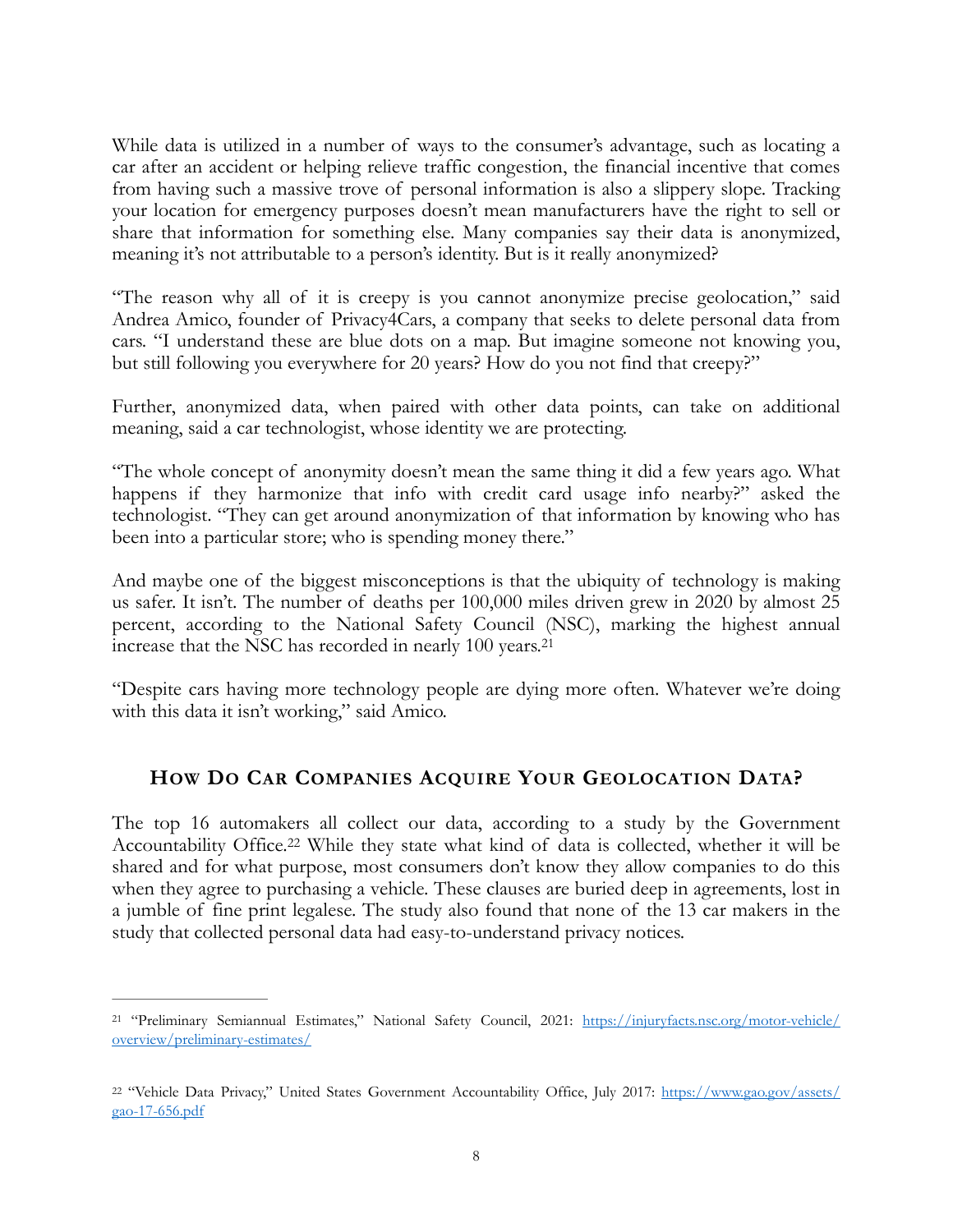As long as a car has some version of connected services, such as an OnStar, it will collect data. According to Toyota's privacy policy, "If you do not deactivate Connected Services, you specifically consent to our electronic collection and use of your personal information and vehicle data and our storage of such data wherever we designate." [23](#page-9-0)

<span id="page-9-4"></span><span id="page-9-3"></span>GM, for example, says, 'The types of information may include but are not limited to." In other words, GM could collect any and all information it wants. The company says it will keep data "for as long as necessary."[24](#page-9-1)

Cars record geolocation every few minutes, some every few seconds. Companies acquire our location by lulling us in via the cloak of safety. A car may ask if a driver would like to share his or her information with emergency responders. "Who is going to say no to that?" asks Amico, the founder of Privacy4Cars. The problem is your information is not only being used for emergency respond purposes, but for an array of other uses unrelated to safety.

"They are holding safety hostage," he said.

Nissan vehicles will prompt drivers through its infotainment system by asking if you "consent to the transmission and use of your vehicle data." It's easy to say yes, but difficult to understand anything beyond that. The prompt merely says to see the owner's manual for more information.

Aside from cars recording your every move, people also unknowingly surrender their personal data by simply making an in-car call, connecting to Spotify, or even just charging their phone.

The founder of a Swedish data extraction firm Berla, which does business with car companies, as well as the United States government, bragged about the creepy ways in which it siphoned off people's personal information through a car's infotainment system:

"Your phone died, you're gonna get in the car, plug it in, and there's going to be this nice convenient USB port for you. When you plug it into this USB port, it's going to charge your phone, absolutely. And as soon as it powers up, it's going to start sucking all your data down into the car," said Berla [founder Ben LeMere,](https://theintercept.com/2021/05/03/car-surveillance-berla-msab-cbp/) according to *The Intercept*.[25](#page-9-2)

<span id="page-9-5"></span>And there is usually more than one phone connected to a car.

"We had a Ford Explorer … we pulled the system out, and we recovered 70 phones that had been connected to it. All of their call logs, their contacts and their SMS history, as well as their music preferences, songs that were on their device, and some of their

<span id="page-9-0"></span>[<sup>23</sup>](#page-9-3) Toyota privacy policy:<https://www.toyota.com/privacyvts/>

<span id="page-9-1"></span>[<sup>24</sup>](#page-9-4) General Motors privacy policy: <https://www.gm.com/consumer-privacy>

<span id="page-9-2"></span>[<sup>25</sup>](#page-9-5) "Your car is spying on you, and a CBP contract shows the risks," Sam Biddle, *The Intercept*, May 3, 2021: [https://](https://theintercept.com/2021/05/03/car-surveillance-berla-msab-cbp/) [theintercept.com/2021/05/03/car-surveillance-berla-msab-cbp/](https://theintercept.com/2021/05/03/car-surveillance-berla-msab-cbp/)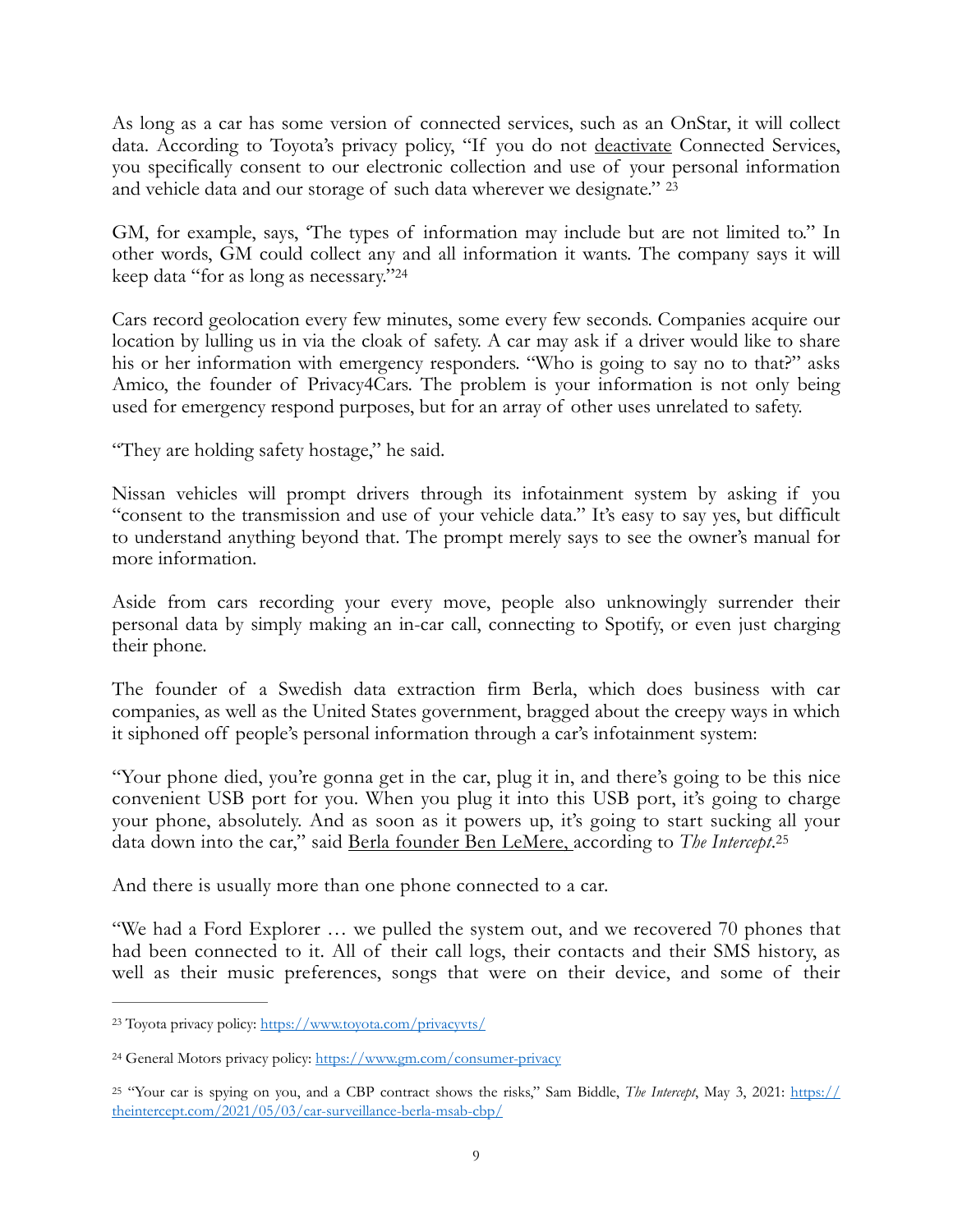

*"This is with minimal connectivity selected. Model year 2018 Nissan."*

Facebook and Twitter things as well. … And it's quite comical when you sit back and read some of the text messages," said LeMere.

A *Washington Post* investigation found that the Chevy's dashboard didn't disclose what it was recording. It wasn't in the manual and there was no way to download it. So the reporter had to hire a hacker to literally dismantle the car. And what he found were phone logs, contacts, addresses, emails and photos.

<span id="page-10-1"></span>"It contained enough data to reconstruct the Upstate New York travels and relationships of a total stranger. We know he or she frequently called someone listed as 'Sweetie,' whose photo we also have. We could see the exact Gulf station where they bought gas, the restaurant where they ate (called Taste China) and the unique identifiers for their Samsung Galaxy Note phones." [26](#page-10-0)

<span id="page-10-0"></span><sup>&</sup>lt;sup>26</sup> ["What does your car know about you? We hacked a Chevy to find out,"](https://www.washingtonpost.com/technology/2019/12/17/what-does-your-car-know-about-you-we-hacked-chevy-find-out/) Geoffrey A. Fowler, *Washington Post*, December 17, 2019.)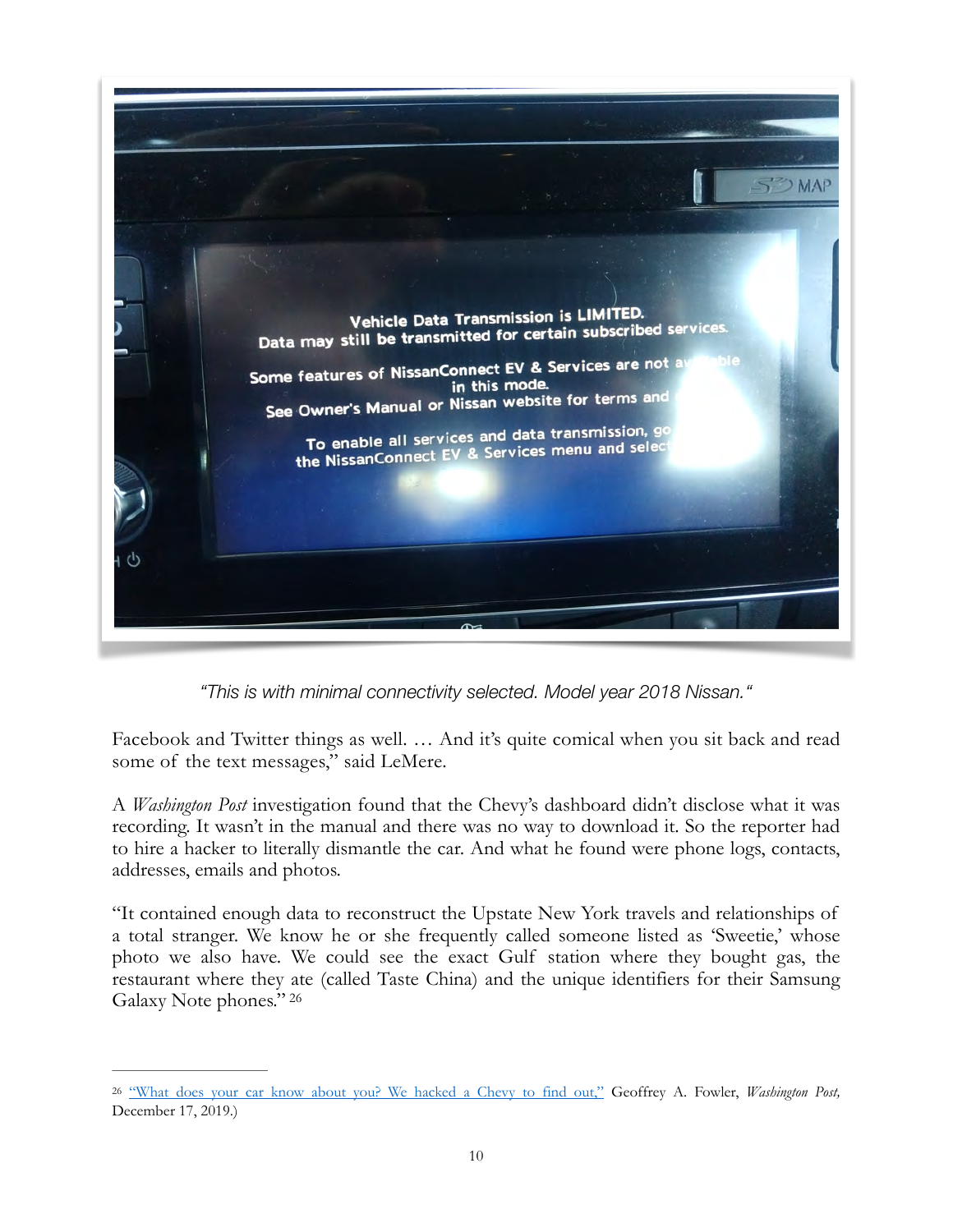Multiple parties have their hands in the data pot as a result of different companies contracted out by manufacturers, according to Amico. For example, when you use a GPS navigation tool, not only does the car maker have access to the data, but so do companies that sell tools to dealerships. A company that provides a map would have access to it, as well as the company that provides the infotainment system, firmware, CAN bus, and traffic data.

"All devices talk to each other," said Amico.

It's how a company such as data miner Wejo acquires its information, by providing data-rich traffic analysis to auto manufacturers. Wejo has recently partnered with Palantir, which has contracted with the LAPD, as well as the government to help facilitate ICE raids. Otonomo, which also harvests car data and describes itself as "uniquely positioned at the heart of the automotive data ecosystem," touts partnerships with 16 manufacturers. The company said its "commercialuse cases" include smart cities, dealerships, financial and insurance firms.<sup>[27](#page-11-1)</sup> And it said "thousands of organizations" have access to their data, which is 4.3 billion data points per day.

In addition, Aptiv, which provides technology for autonomous driving, among others services, says it shares personal data with third parties.<sup>[28](#page-11-2)</sup>

Further, you simply can't stop cars from geolocating you.

Writing in the *New York Times*, the president of the Auto Care Association, said: "You may or may not choose to share your data with these services. But while you can turn off location data on your cellphone, there's no opt-out feature for your car."[29](#page-11-3)

# <span id="page-11-6"></span><span id="page-11-5"></span><span id="page-11-4"></span><span id="page-11-0"></span>**WHAT DO COMPANIES USE DATA FOR?**

#### **To Sell You Things**

Your information is sold by manufacturers to other connected car data companies such as Wejo, Otonomo or Palantir. Companies also get data from third-parties.

Consumer data gets into the hands of third-parties that don't have any interest in helping enhance the driver experience. According to an investigation by the *Washington Post*, information from Chevy's OnStar Service is directly fed to apps for Dominos, IHOP, and Shell, among others. Geolocation data customers include energy companies and retailers like

<span id="page-11-1"></span>[<sup>27</sup>](#page-11-4) Otonomo presentation: <https://www.documentcloud.org/documents/20515641-otonomo-presentation>

<span id="page-11-2"></span><sup>&</sup>lt;sup>28</sup> Aptiv privacy statement:<https://www.aptiv.com/en/privacy-statement>

<span id="page-11-3"></span><sup>&</sup>lt;sup>29</sup> ["Your Car Knows When You Gain Weight,"](https://www.nytimes.com/2019/05/20/opinion/car-repair-data-privacy.html#:~:text=Cars%2520not%2520only%2520know%2520how,call%2520and%2520who%2520we%2520text.) Bill Hanvey, *New York Times*, May 20, 2019.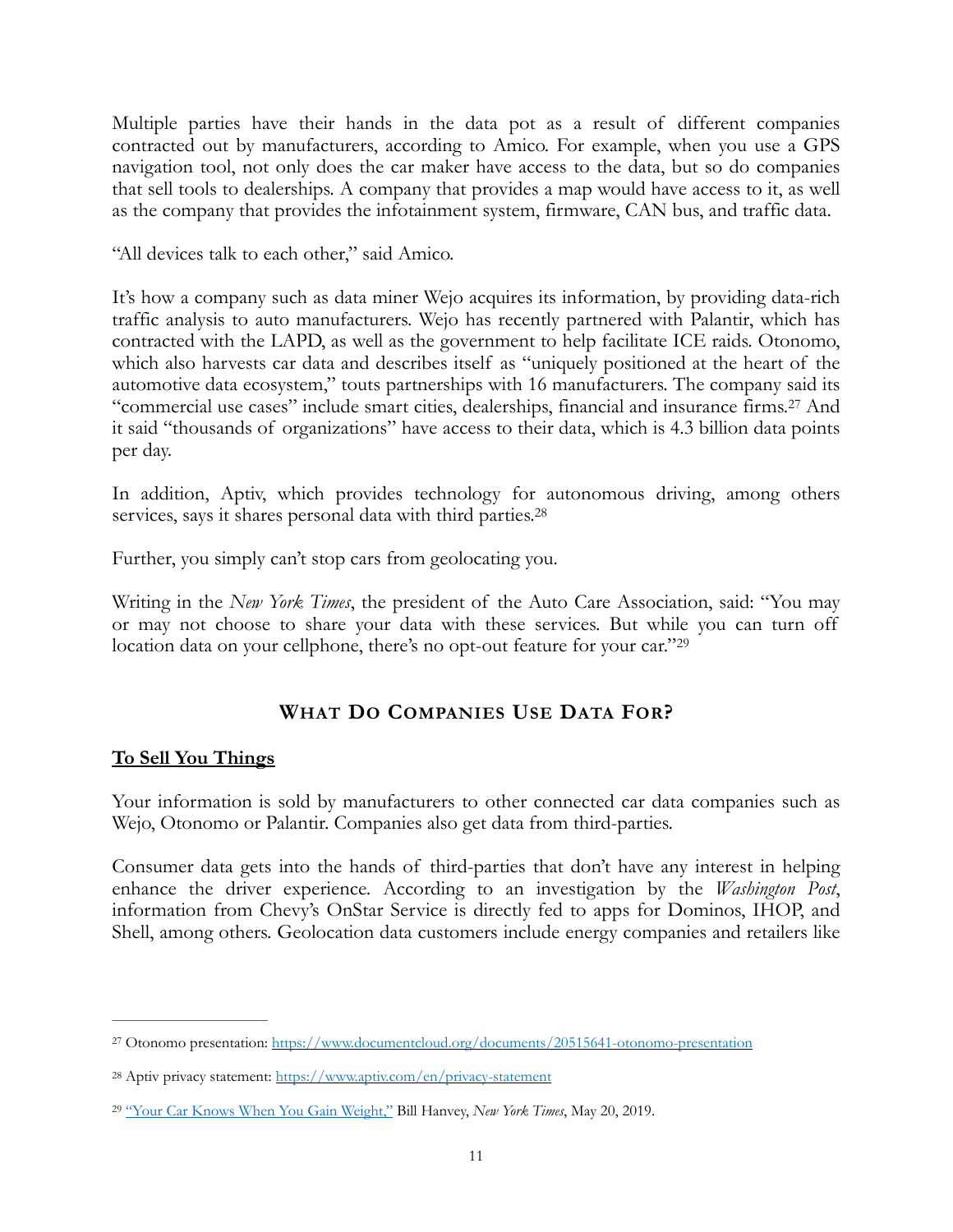Starbucks and McDonalds, so they can better know when a person is likely to buy a cup of coffee or meal, according to Forbes[.30](#page-12-0)

Although we aren't quite there yet, the ubiquity of targeted advertising that has become the norm on our phones is coming to the driver's seat.

A likely scenario on the horizon is driving your family home when an ad pops up on your car's dashboard with a Pizza Hut coupon. A person would be able to voice-activate the order and pay for the meal through the car's infotainment system. Your car could also help you identify parking, or assist you in pre-paying for a meter. Everything will be done through your car.

"Or, if you're searching for an independent garage to take your car in for maintenance, your dealer could catch on and give you a call," according to the *Globe and Mail.*[31](#page-12-1)

Our email inboxes and social media feeds are already filled with spam as a result of targeted advertising. Virtually our entire online experience is filled with it. If that is already the norm for our cellular devices, who is to say that won't happen with our cars?

<span id="page-12-7"></span><span id="page-12-6"></span><span id="page-12-5"></span>*"This is how we ended up with over 500 companies that have your data. Three months ago, it was 200."*

One company in the process of making this a reality is Telenav, a software company developing in-car advertising software. It has followed the "freemium" model popularized by streaming services such as Hulu and Spotify, where in exchange for free services, consumers will be flashed with ads. Pop-up car ads could generate an average of \$30 annually per car.<sup>32</sup>

<span id="page-12-8"></span>Indeed, at the turn of the century, Telenav was the first company to integrate navigation and location-based services in mobile devices. Now it is advocating for advertising right in the dashboard[.33](#page-12-3)

<span id="page-12-9"></span>In this auto surveillance-commerce world, the software company Telenav said there is a large opportunity to capitalize on the \$212 billion commuters spend while driving.[34](#page-12-4)

<span id="page-12-0"></span><sup>&</sup>lt;sup>30</sup> ["Are car companies going to profit from your driving data?,"](https://www.forbes.com/sites/sarwantsingh/2017/11/06/are-car-companies-going-to-profit-from-your-driving-data/?sh=1562ad88143c) Sarwant Singh, *Forbes*, Nov 6, 2017.

<span id="page-12-1"></span> <sup>&</sup>quot;What kind of data is my new car collecting about me? Nearly everything it can, apparently," Matt Bubbers, *The Globe* [31](#page-12-6) *and Mail*[, January 15, 2020: https://www.theglobeandmail.com/drive/technology/article-what-kind-of-data-is-my-new](https://www.theglobeandmail.com/drive/technology/article-what-kind-of-data-is-my-new-car-collecting-about-me-nearly-everything/)[car-collecting-about-me-nearly-everything/](https://www.theglobeandmail.com/drive/technology/article-what-kind-of-data-is-my-new-car-collecting-about-me-nearly-everything/)

<span id="page-12-2"></span><sup>&</sup>lt;sup>32</sup> ["Pop-up ads in your car? It could be the next big thing,"](https://www.chicagotribune.com/autos/sc-auto-cover-in-car-advertising-20180305-story.html) Gabrielle Coppola and David Welch, *Chicago Tribune*, March 6, 2018.

<span id="page-12-3"></span><sup>33 &</sup>quot;Why in-car advertising works," Telenav, June 14, 2018:<https://www.telenav.com/blog/why-in-car-advertising-works>

<span id="page-12-4"></span><sup>34</sup> ["Telenav advances in-car commerce, adds Alexa integration,"](https://www.wardsauto.com/ces/telenav-advances-car-commerce-adds-alexa-integration) Christie Schweinsberg, *Wards Auto*, Jan. 9, 2019.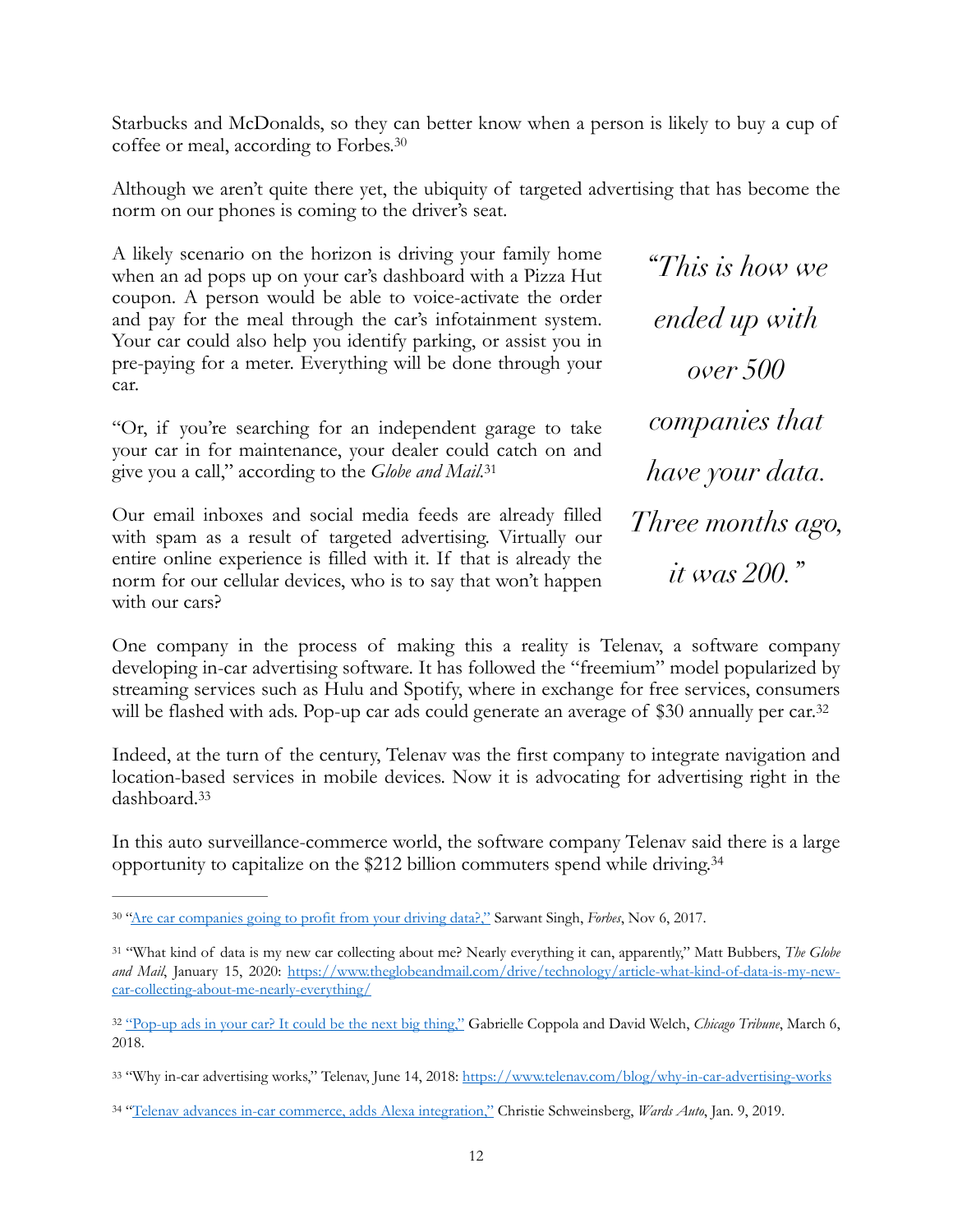These companies know that our car data is the key to unlocking our consuming behavior.

The *Globe and Mail* report goes on to say:

<span id="page-13-3"></span>"That information may be used to collect outstanding debts, to target ads, to provide customer support, and to develop new products and services, among other things…That data can also be shared with third-party businesses, content providers, dealers, researchers, as well as law-enforcement agencies and the government, where required or permitted by law." [35](#page-13-0)

Wejo touts its mobility data of over 10 million connected cars, which it says it can access in real time. It can even see the speed in which cars are traveling on 95 percent of roads in the U.S.

The Ulysses Group, a location-based intelligence company, said in its own documents: "Ulysses can provide our clients with the ability to remotely geolocate vehicles in nearly every country except for North Korea and Cuba on a near real time basis," according to a company document. "Currently, we can access over 15 billion vehicle locations around the world every month," the document adds<sup>[36](#page-13-1)</sup>.

<span id="page-13-4"></span>"This is how we ended up with over 500 companies that have your data. Three months ago, it was 200," said Amico, the Privacy4Cars founder.

#### **Police State Surveillance**

It's not only rogue private companies who are using your geolocation and data, but governments as well. Together, they have harmonized massive amounts of data in the name of public safety and mass transportation. We know the U.S. Customs & Border Patrol paid private data extraction firm MSAB for hardware, including vehicle forensic kits manufactured by Berla, the company mentioned earlier that bragged about all the sensitive personal information it acquires.

CBP, which is a division of the Department of Homeland Security, believed the kit would be "critical in CBP investigations as it can provide evidence [not only] regarding the vehicle's use, but also information obtained through mobile devices paired with the infotainment system." According to the government contract, such a product was the only tool available for purchase that could tap into such systems. [37](#page-13-2)

<span id="page-13-5"></span><span id="page-13-0"></span> <sup>&</sup>quot;What kind of data is my new car collecting about me? Nearly everything it can, apparently," Matt Bubbers, *The Globe* [35](#page-13-3) *and Mail,* [January 15, 2020: https://www.theglobeandmail.com/drive/technology/article-what-kind-of-data-is-my-new](https://www.theglobeandmail.com/drive/technology/article-what-kind-of-data-is-my-new-car-collecting-about-me-nearly-everything/)[car-collecting-about-me-nearly-everything/](https://www.theglobeandmail.com/drive/technology/article-what-kind-of-data-is-my-new-car-collecting-about-me-nearly-everything/)

<span id="page-13-1"></span>Ulysses Group: <https://www.documentcloud.org/documents/20515640-ulysses-document> [36](#page-13-4)

<span id="page-13-2"></span>[<sup>37</sup>](#page-13-5) "Your car is spying on you, and a CBP contract shows the risks," Sam Biddle, *The Intercept,* May 3, 2021: [https://](https://theintercept.com/2021/05/03/car-surveillance-berla-msab-cbp/) [theintercept.com/2021/05/03/car-surveillance-berla-msab-cbp/](https://theintercept.com/2021/05/03/car-surveillance-berla-msab-cbp/)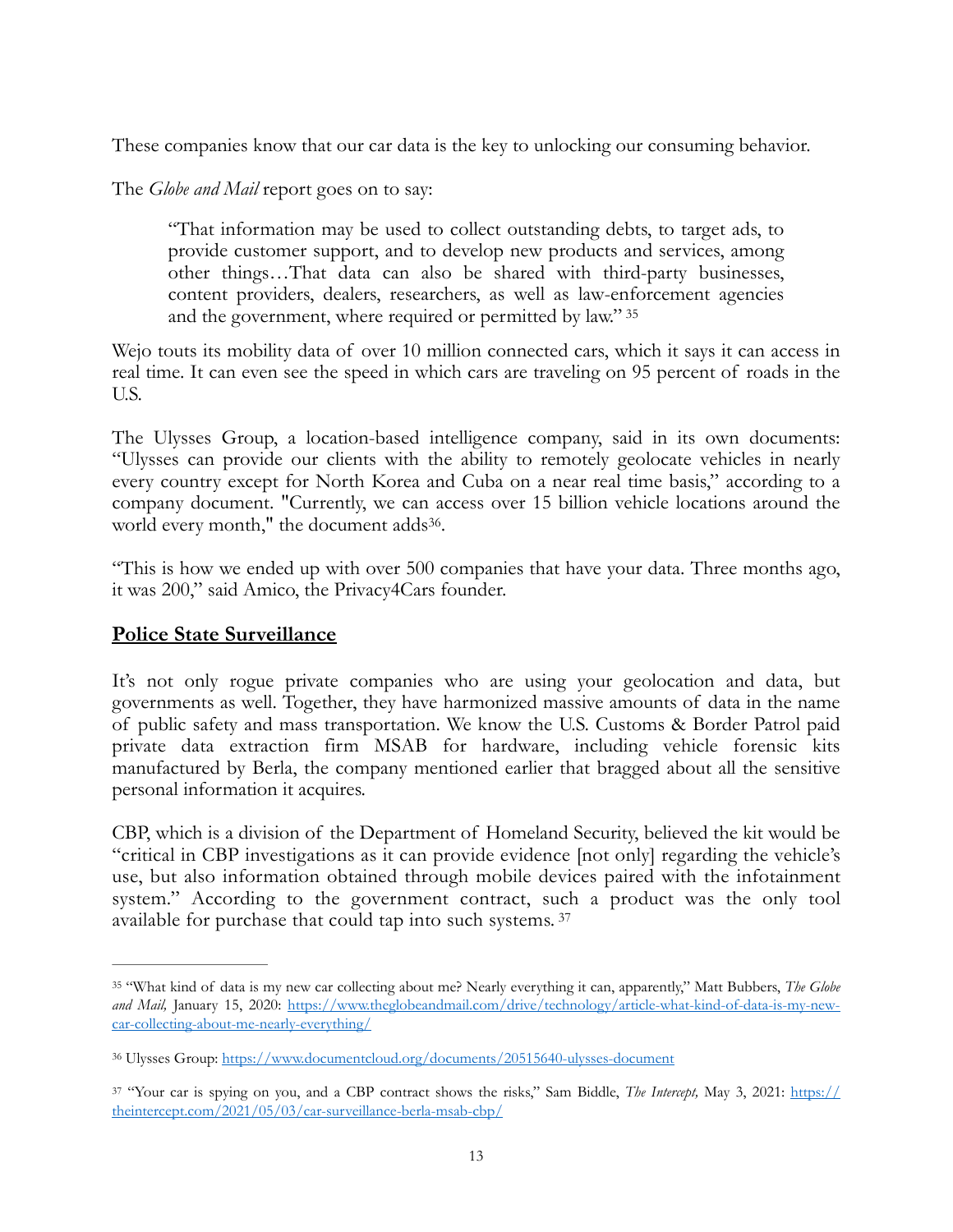The company touts access to cops: "Recent destinations, favorite locations, call logs, contact lists, SMS messages, emails, pictures, videos, social media feeds, and the navigation history of everywhere the vehicle has been." This includes when car lights are turned on and which doors are opened at a specific time. It also advertises its ability to retrieve deleted data, divine "future plan[s]," and "Identify known associates and establish communication patterns between them."

This poses a huge risk for constitutional protections against unreasonable searches.

We know surveillance contractors have been pitching and doing business with other branches of the federal government, saying they can geolocate cars in real time, according to reports from *The Intercept* and *Vice*.

<span id="page-14-2"></span>The recent government infrastructure bill proposed tracking location data as part of a pilot programthat would charge drivers' per-mile travel fees.<sup>[38](#page-14-0)</sup> The government said it would gather information about miles driven from smartphone apps, automakers, insurance companies, and gas stations.

"It's concerning to see the advancement of a plan that appears to depend on the government's mass surveillance of vehicles' location simply to function," Sean Vitka, policy counsel at Demand Progress, told *The Intercept*.

#### **Insurance Telematics**

The top ten automakers provide driving data, or telematics, to insurance companies to determine insurance rates. Everything from brake patterns, speed, to what time of day and where people drive, is collected.

<span id="page-14-3"></span>"Liberty Mutual, for example, [says it may gather](https://www.libertymutual.com/telematics-data) data including mobile phone type, ignition status, vehicle diagnostics, and fuel consumption—even though that information doesn't figure into a user's premium pricing or discounts," according to Consumer Reports. [39](#page-14-1)

Companies such as Ford said it would give owners cheaper insurance in exchange for their data, according to the *Wall Street Journal*.

But what are the implications for drivers? Some insurers' algorithms are already misinterpreting metrics gathered through telematics as bad driving that, in fact, are not. For example, leading insurance companies such as Travelers, Allstate and Progressive have miscategorized what is considered "hard braking," according to a 2021 *Consumer Reports* 

<span id="page-14-0"></span> <sup>&</sup>quot;Infrastructure bill could enable government to track drivers' travel data," Sara Sirota, *The Intercept*, August 5, 2021: [38](#page-14-2) <https://theintercept.com/2021/08/05/infrastructure-bill-travel-data-cars-privacy/>

<span id="page-14-1"></span> <sup>&</sup>quot;What you're giving up when you let your car insurer track you in exchange for discounts," Kaveh Waddell, *Consumer* [39](#page-14-3) *Reports*, Oct. 7, 2021: [https://www.consumerreports.org/car-insurance/how-car-insurance-telematics-discounts-really](https://www.consumerreports.org/car-insurance/how-car-insurance-telematics-discounts-really-work-a1549580662/)[work-a1549580662/](https://www.consumerreports.org/car-insurance/how-car-insurance-telematics-discounts-really-work-a1549580662/)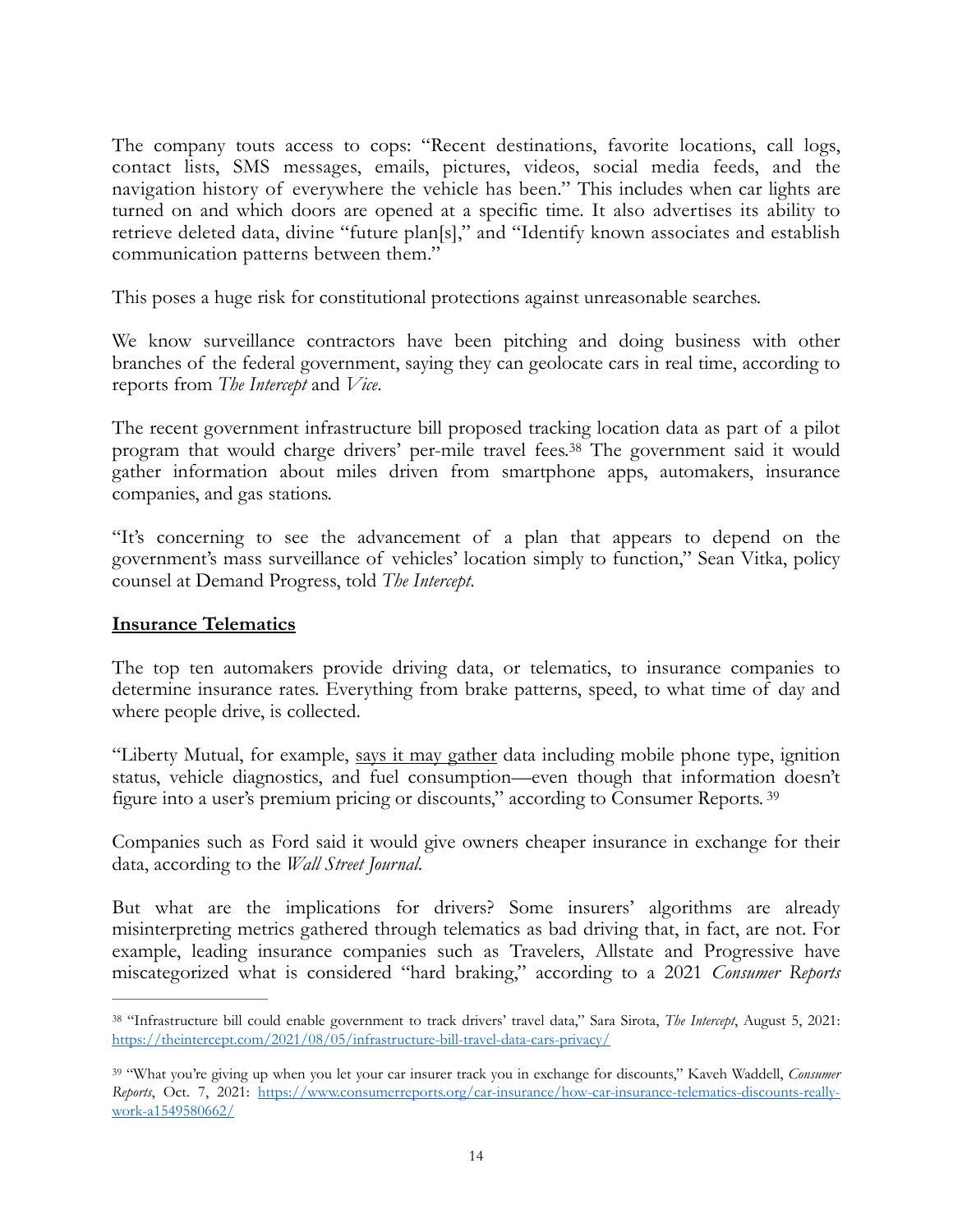investigation. *Consumer Reports* said an 11 mile per hour decrease over a second was not considered "hard braking," but according to these insurers, hard braking was considered to be between 6 and 10 mph within one second. Hard braking can also be a sign of an alert driver. The insurance companies are then using these incorrect assumptions to set rates.



<span id="page-15-1"></span>*"Vehicle data transmission is on!"* 

Companies also raise premiums for driving late at night or early in the morning. This disproportionately impacts minorities and working people who are more likely to work lower-paying third-shift jobs overnight.

Even tracking drivers' speed could be misused. Imagine an accident where the insured is 1 or 2 miles over the speed limit. That data could be used against the "speeding" driver. And will those who opt out of data collection be penalized by having their premiums hiked up?

The number of auto-insurance policies in North America that use digitally-logged data from cars is projected to grow to nearly 50 million in 2023. That's up from about 10.6 million in 2018, according to Berg Insight, a Sweden-based research firm[.40](#page-15-0)

A major claim of the insurance industry in favor of a data-driven model is that it will eliminate the discrimination inherent in current practices, including basing rates on ZIP Code or credit score, both factors that disproportionately harm lower-income drivers and communities of color. But telematics are likely to create a new set of discriminatory parameters and, with GPS tracking where drivers' go, replace ZIP code with precise geolocation to enable ever more granular location-based redlining.

Consumers can't even shop and compare premiums because each company uses different standards. How do we know that what is inside the car's black box isn't a new mechanism for discrimination? Or is it a way to discriminate against consumers who want their privacy protected? Can one really opt out?

<span id="page-15-0"></span><sup>&</sup>lt;sup>[40](#page-15-1)</sup> "Gm to sell car insurance, using data on your driving to set prices," Mike Colias, *The Wall Street Journal*, Nov. 18, 2020: [https://www.wsj.com/ar ticles/gm-wants-to-not-only-sell-cars-but-insure-them](https://www.wsj.com/articles/gm-wants-to-not-only-sell-cars-but-insure-them-too-11605708000#:~:text=The%2520number%2520of%2520auto%252Dinsurance,a%2520Sweden%252Dbased%2520research%2520firm)too-11605708000#:~:text=The%20number%20of%20auto%2Dinsurance,a%20Sweden%2Dbased%20research%20fir [m.](https://www.wsj.com/articles/gm-wants-to-not-only-sell-cars-but-insure-them-too-11605708000#:~:text=The%2520number%2520of%2520auto%252Dinsurance,a%2520Sweden%252Dbased%2520research%2520firm)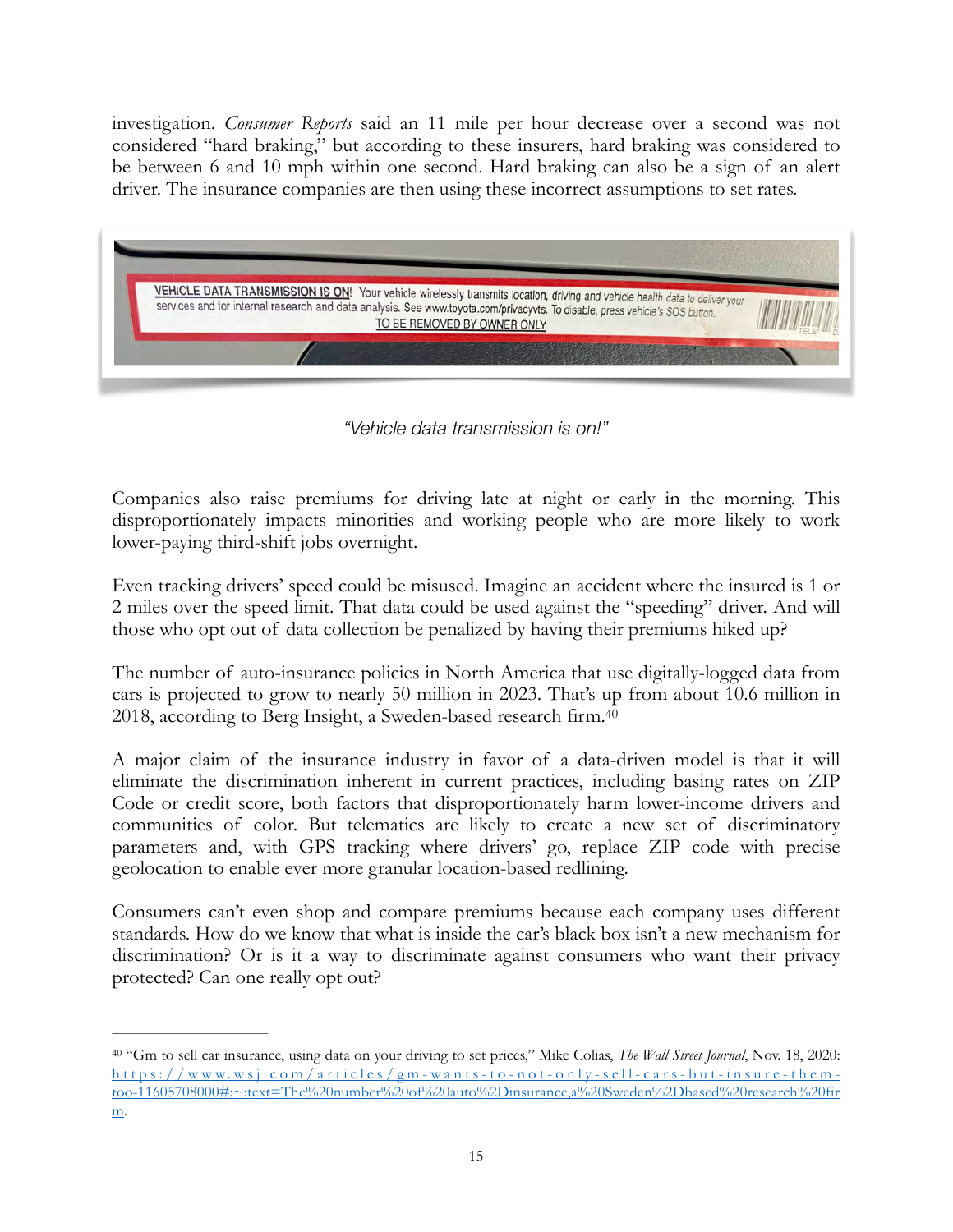The Personal Insurance Federation of California, a statewide trade association that represents seven of the largest insurers in America, is lobbying the state of California regarding the CPRA rulemaking. It is against any limitations on collecting driver information and using it in setting rates. <sup>[41](#page-16-0)</sup>.

<span id="page-16-3"></span>Speaking at a Consumer Federation of America panel in December 2021, a former insurance executive spoke on the complex algorithms telematics companies use.

"If you're going to use an algorithm, you have to be able to explain it. Even data scientists don't understand some of these algorithms," said Sonja Larkin-Thorne, retired vice president of The Hartford, and chair of the State of Connecticut Insurance Department Advisory Council.

Tech companies masquerading as insurance purveyors are hoping to disrupt California's Proposition 103, the longstanding regulation that brought much-needed reforms to California consumers. Under the law, insurance companies cannot use telematics data, with the exception of annual miles driven, to determine rates. California is one of the few remaining states in the country where insurers are not allowed to use data gathered by telematics to set insurance rates. Even so, companies seek such data and use it in other states.

California's insurance commissioner, Ricardo Lara, speaking in a closed-door meeting with the insurance industry in 2019, raised eyebrows when he said turning over personal car data would be a good move.

<span id="page-16-4"></span>"I honestly think that if someone is monitoring the way you're braking or how you're driving - you better believe that's going to change your driving behavior and that's something that can save lives," said Lara.[42](#page-16-1)

Caught on hidden video tape, Lara promised a group of 200 insurance industry lawyers at the Western Regional General Counsel Conference, "I'm ready to get creative, just like all of you have been for so many years — and now you have somebody who's receptive to that in the department."

<span id="page-16-5"></span>"I look forward to working with you as we work towards modernizing California's automobile rating factors,'' he said. "You can agree that is a major shift — and a way we can start engaging the industry like we have never before.["43](#page-16-2)

Lara recently started a **[Twitter fight](https://twitter.com/ICRicardoLara/status/1486801343826194432?s=20&t=aOMacx-z0QYJNjTbphavGQ)** with Elon Musk over using telematics, vowing to protect "consumer data, privacy and fair rates." However his comments at the general counsel conference, and other private conversations reported by the industry, suggest he is privately

<span id="page-16-0"></span>[<sup>41</sup>](#page-16-3) [Preliminary Written Rulemaking Comments, pg. 131](https://cppa.ca.gov/regulations/pdf/preliminary_rulemaking_comments_3.pdf)

<span id="page-16-1"></span><https://www.consumerwatchdog.org/insurance/ricardo-lara-wants-give-insurance-companies-your-driving-data> [42](#page-16-4)

<span id="page-16-2"></span>[https://www.consumerwatchdog.org/news-story/lara-tells-insurers-hes-receptive-their-ideas-including-vehicle-data-](https://www.consumerwatchdog.org/news-story/lara-tells-insurers-hes-receptive-their-ideas-including-vehicle-data-use) [43](#page-16-5) [use](https://www.consumerwatchdog.org/news-story/lara-tells-insurers-hes-receptive-their-ideas-including-vehicle-data-use)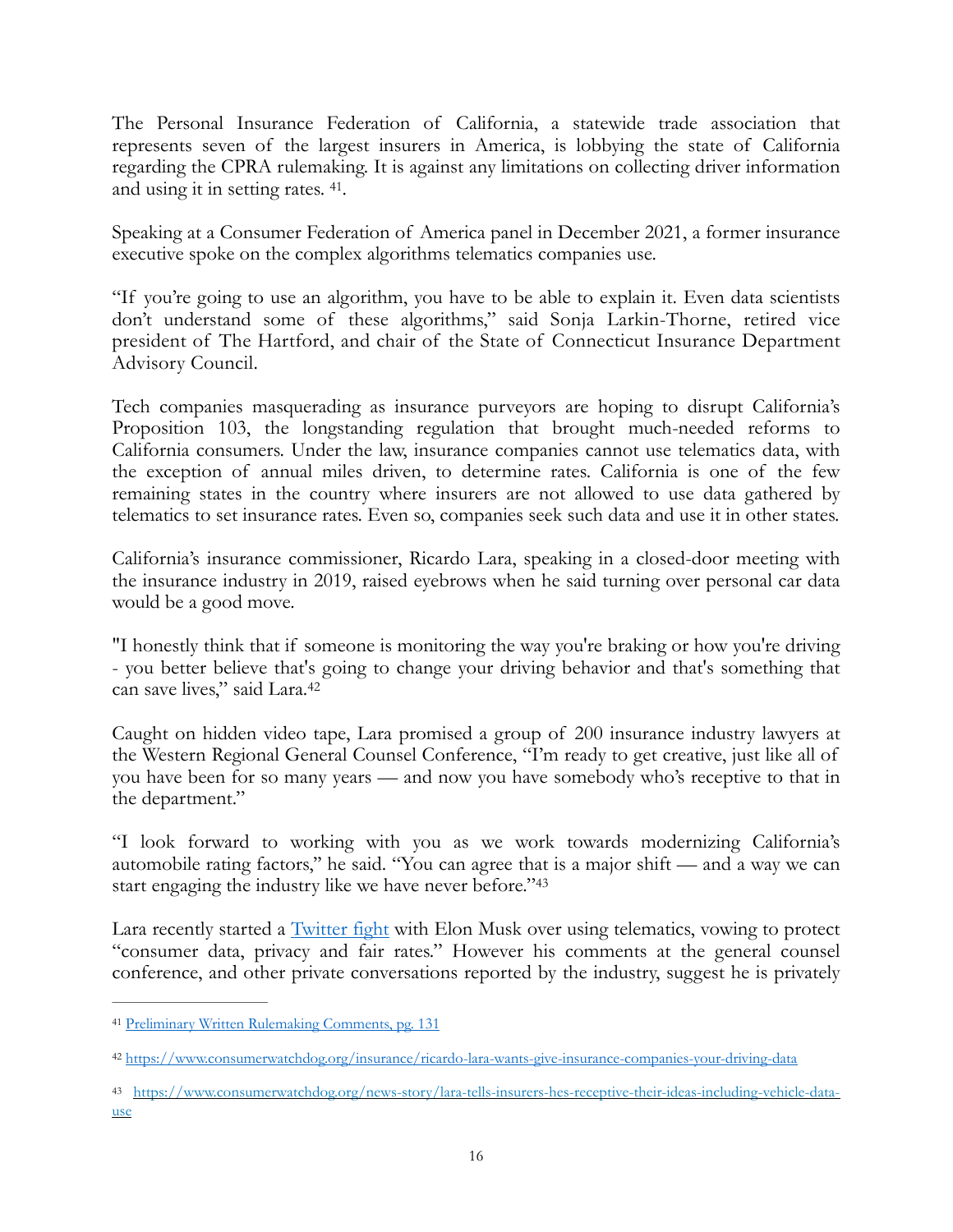

"I LOOK FORWARD TO WORKING WITH YOU AS WE LOOK TO MODERNIZING CALIFORNIA **AUTOMOBILE'S RATING** FACTORS AND, AS YOU CAN AGREE, THAT IS A MAJOR SHIFT AND A WAY THAT WE CAN START **ENGAGING THE INDUSTRY LIKE WE HAVE -- LIKE WE'VE NEVER BEFORE."** 

working with insurance companies on a proposal to allow electronic surveillance in California once he has the "political cover" to pull it off.

According to comments by telematics company Root Insurance, the company has been in discussion with Lara about incorporating consumer data such as speed and braking to determine insurance rates, which would infringe on privacy and only deepen premium discrimination.

"We have a lot of conversations with commissioner Lara in California," said Root's director of governmental affairs, Kathy Mitchell, during a December 2021 discussion sponsored by the California Hispanic Chambers of Commerce, captured on tape by Consumer Watchdog:

> *He is supportive of what we're doing…He has asked us to go back and do a couple of things for him before he makes this move. He has asked us to, number one: build a coalition of partners so when he makes this move, he has support. We're building a coalition of partners in California, including the Hispanic Chamber of Commerce*  to have his back, give him the political cover when he makes this move....We're *grateful for his support and we're working behind the scenes to provide everything we can as political cover for him.*

Root said it would seek to change Proposition 103 to include telematics driving data to determine insurance premiums.

Consumer advocates are concerned that telematics will only deepen existing discrimination by insurers.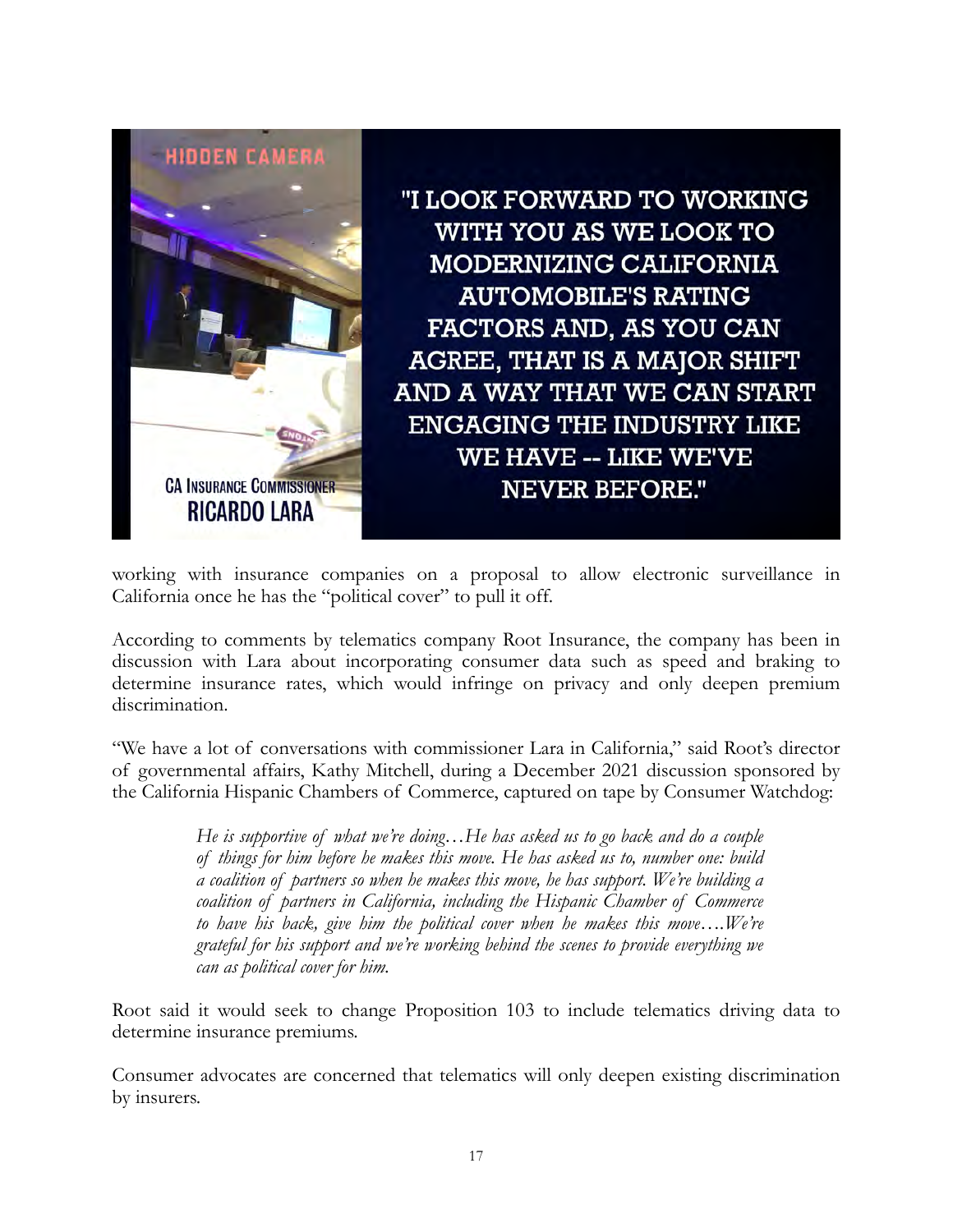# **AUTO INDUSTRY PRIORITIES:**

By 2030, automotive data is projected to become a \$400 billion industry. Cars with more features bring in four times the amount of revenue per car compared to a standard car!

# **CONSUMER REALITIES:**

The number of deaths per 100,000 miles driven grew in 2020 by almost 25 percent, according to the National Safety Council (NSC), marking the *highest annual increase* that the NSC has recorded in nearly 100 years. 2021 saw an increase in traffic fatalities, prompting the federal government to take action.

In California everything an insurance company uses to set a driver's rate is public information. But insurance companies like Root tend to consider their telematics algorithm a trade secret. If Root's metrics for what is considered good or bad driving are a black box to consumers, we won't know what it is using to decide rates. California insurance companies are precluded from basing rates on ZIP-code, but if they know precise geolocation they can "redline" neighborhoods with far greater precision. If redlining is happening inside the black box of a telematics algorithm, we will never know it's happening.

The public would have no idea if insurers manipulated numbers inside a telematics black box. The black box model is already happening to some degree in the homeowners' insurance market in California, where insurance companies use may use models to a limited extent to set fire insurance rates. Insurers, and in at least one case, the Department of Insurance, are actively blocking full disclosure of how the wildfire models use algorithms to assess fire risk.

<span id="page-18-1"></span>Current Root customers complain about arbitrarily hiked rates, and also report the company's phone-based telematics app calculating their every move even when they are not driving, according to CNBC[.44](#page-18-0)

<span id="page-18-0"></span>A new kind of auto insurance technology can lead to lower premiums, but it tracks your every move," Mike Juang, [44](#page-18-1) CNBC, Oct. 6, 2018: [https://www.cnbc.com/2018/10/05/new-kind-of-auto-insurance-can-be-cheaper-but-tracks-your](https://www.cnbc.com/2018/10/05/new-kind-of-auto-insurance-can-be-cheaper-but-tracks-your-every-move.html)[every-move.html](https://www.cnbc.com/2018/10/05/new-kind-of-auto-insurance-can-be-cheaper-but-tracks-your-every-move.html)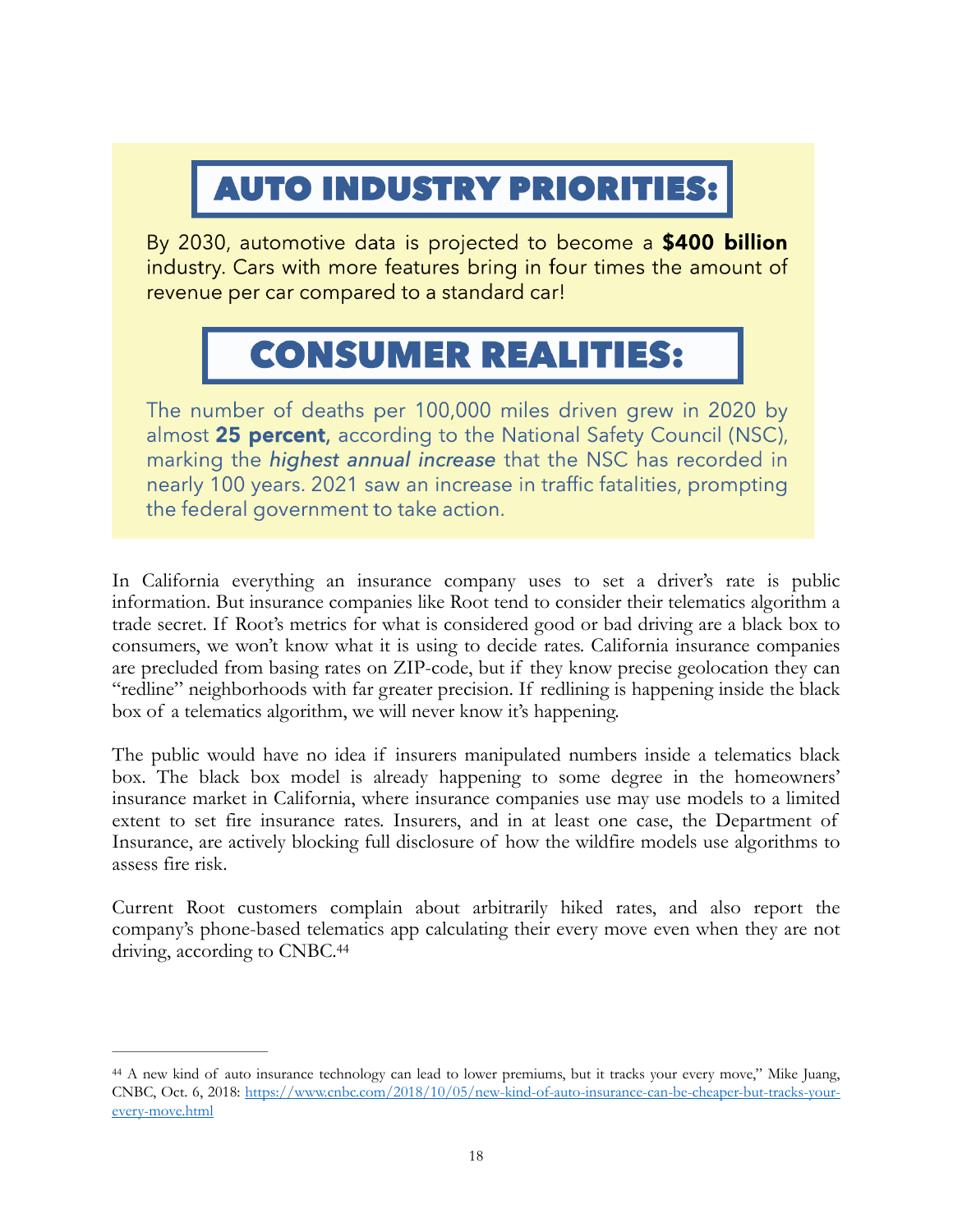"The app begins crunching the numbers when: 1. I run on a treadmill 2. The airplane is taxiing before takeoff and after landing 3. I ride in an Uber / Lyft 4. I am in the passenger seat when my friend is driving," [wrote a user named Venkat Raghavan.](https://play.google.com/store/apps/details?id=com.joinroot.root&hl=en_US&reviewId=gp:AOqpTOEA3KUVfa14Jlhz0xblMuU-upHkKavKawU3mY073gnUaQFkC8Bwzk-9Qr_S-ghj4GCtJheIiRPyiMCudyw)

Other common complaints include the app being unable to tell who is who.

"Not a very good system as it is fooled by others driving (you're a passenger) and even walking up stairs. It tracks my wife and coworkers driving habits instead of mine," said another user.

This highlights how our phones may not be accurate or reliable in collecting data in order to determine driving habits.

It is important to remember that Root is a self-described tech company masquerading as an insurance company. Data is gold to them**.** It collects it in a couple of ways. For those drivers who already have a connected car and are opted into data sharing, Root obtains that data from the car manufacturer, and uses that to formulate a price. For those that don't have data, they must download Root's app and complete a test drive for over a period of two to four weeks.

"Root's proprietary app collects their driving data using the sensors on their smartphone and transmits that data directly to Root for scoring," a company spokesperson told Consumer Watchdog.

One issue with tech companies is everything becomes gamified. Root's app is like a video game. But if you play stupid games, you win stupid prizes. Experience has shown that drivers will game the game.

Indeed, California consumers need a strong opt out mechanism for the use of precise geolocation to prevent insurance companies from illegally discriminating against them in underwriting and marketing based on the neighborhoods where they travel and live. For these consumers, it is a civil rights issue. California insurance companies are precluded from basing rates on ZIP-code, but if they know precise geolocation they can "redline" neighborhoods by not marketing to certain customers online.

California's privacy commission can offer an opt-out provision for telematics tracking done by connected cars that would foil any new rule Insurance Commissioner Lara puts in place to allow car-based telematics. Unless Lara changes current rules, telematics will continue to be banned for auto insurance pricing in California.

This just the beginning of our private car data being monopolized.

"What can be mined—we are only hitting the tip of the iceberg," said the car technologist. "We as people are dealing with massive amounts of data, and this is not something we have had to deal with in history before."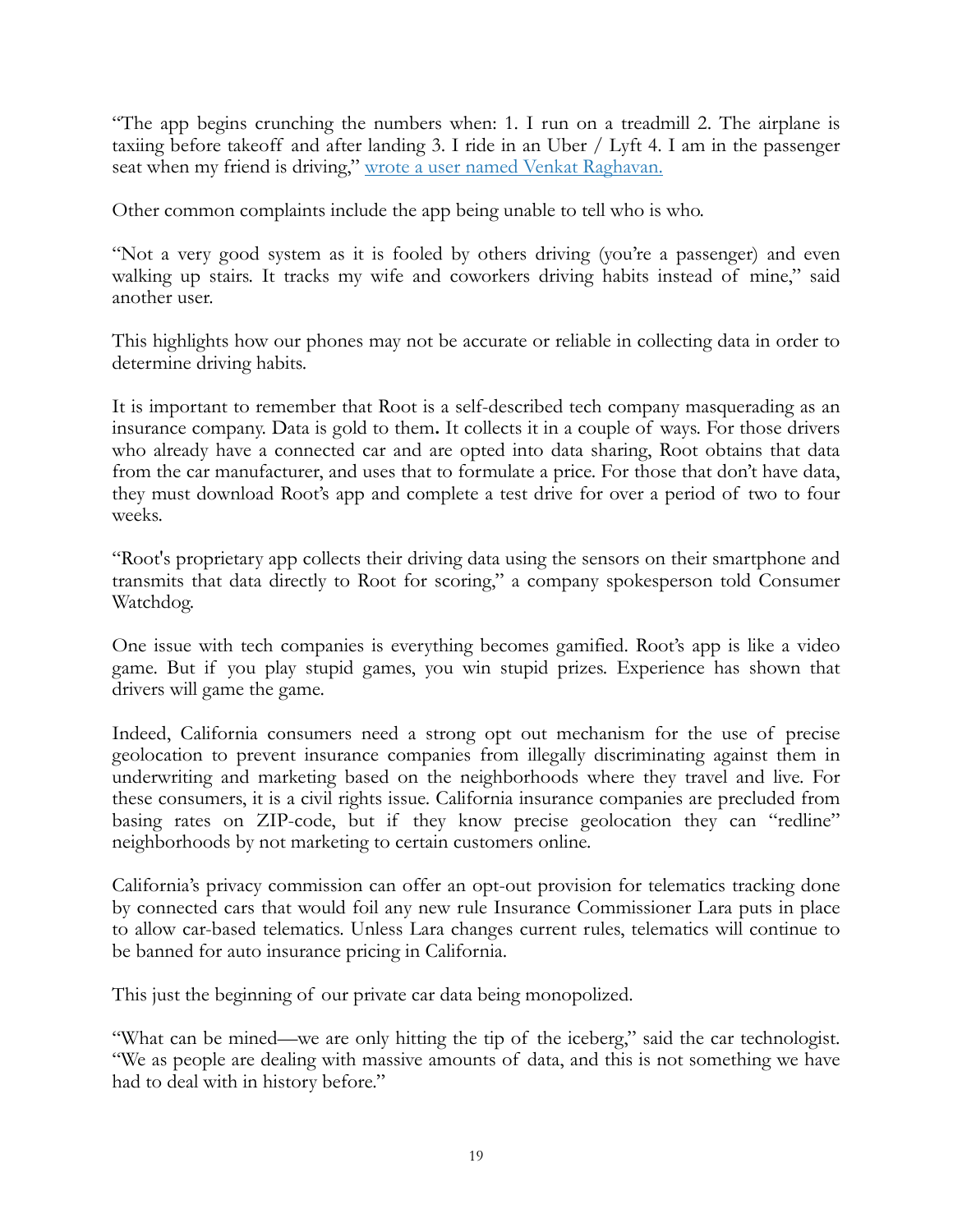<span id="page-20-2"></span>Car rental data is a whole other racket. British Vehicle Rental & Leasing Association (BVRLA), a trade body for rental companies, said, "Collecting, analysing and delivering services based on this data will be a key revenue stream."[45](#page-20-0)

And all it takes is to connect via Bluetooth onto a car's infotainment system in order for it to download your contacts, texts, and phone calls. Each rental car sucks up tons of data because the average driver doesn't delete their data before returning a vehicle. It's up to the driver to delete the data, not the rental company. They hope you won't.

And car companies know this. That's why many policies reserve the right to keep your data indefinitely. They put such clauses in because they don't know exactly what opportunities there will be to monetize the data —new revenue streams will emerge that aren't currently apparent right now— so they broadly construe data ownership.

<span id="page-20-3"></span>GM's privacy statement says it will keep data "for as long as necessary." Some insurance companies keep the data for 10 years. That's longer than Google, which deletes location data after a year and a half[.46](#page-20-1)

Mactaggart, who spearheaded the California Privacy Rights Act, said: "Even if they haven't figured out how to monetize it yet, they will. The data is so valuable."

"Data fundamentally wants to be free and once you've generated information it is hard to get rid of it," said the technologist. "It has a way of spreading from one place to another. Once it is out there it is very difficult to control all of it."

<span id="page-20-0"></span>[<sup>45</sup>](#page-20-2) "Connected Cars: what happens to our data on rental cars?" *Privacy International*, Dec. 6, 2017: [https://](https://privacyinternational.org/node/987) [privacyinternational.org/node/987](https://privacyinternational.org/node/987)

<span id="page-20-1"></span> <sup>&</sup>quot;What you're giving up when you let your car insurer track you in exchange for discounts," Kaveh Waddell, *Consumer* [46](#page-20-3) *Reports*, Oct. 7, 2021: [https://www.consumerreports.org/car-insurance/how-car-insurance-telematics-discounts-really](https://www.consumerreports.org/car-insurance/how-car-insurance-telematics-discounts-really-work-a1549580662/)[work-a1549580662/](https://www.consumerreports.org/car-insurance/how-car-insurance-telematics-discounts-really-work-a1549580662/)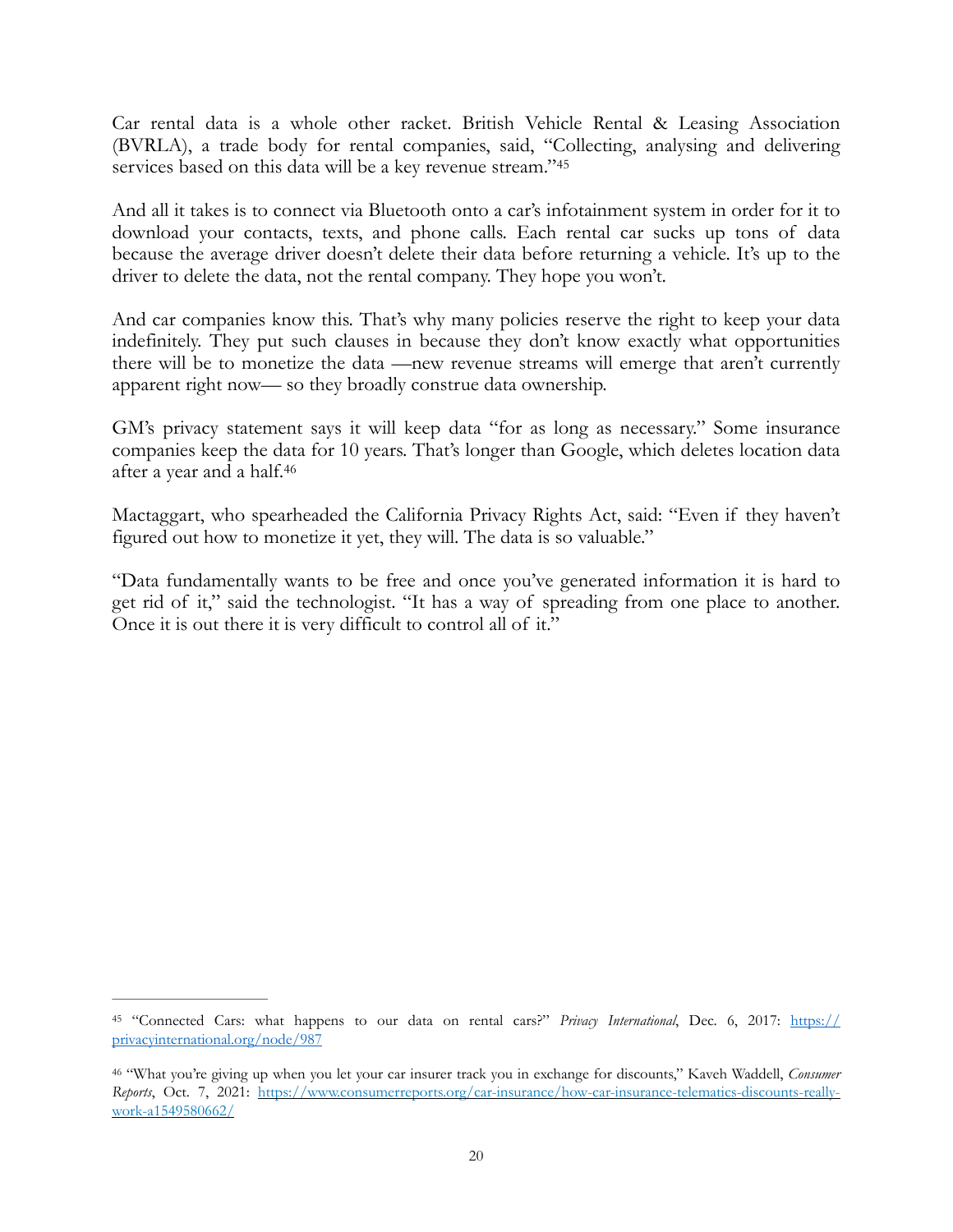## <span id="page-21-2"></span><span id="page-21-0"></span>**WHAT CAN BE DONE ABOUT IT?**

Nearly 90 percent of surveyed consumers believe vehicle owners should control who can see their vehicle's data<sup>[47](#page-21-1)</sup>. The good news is that progress is being made, and the law is finally beginning to catch up with technology. In California, it's the passage of the California Privacy Rights Act (CPRA), a seminal piece of law that, with strong regulations, will bring much needed protections to consumers and their data. This is intended to be harmonized with the European privacy law. Under the CPRA, the California Privacy Protection Agency was entrusted with creating the rules and regulations to implement the law.

"We now have an agency—the first such privacy agency in the country—with dedicated funding, and a lot of it," said Mactaggart. "We're taking the lead here as the 5<sup>th</sup> largest economy in the world with good privacy regulations," he said.

A major component of the law, which will fully go into effect in 2023, enshrines consumers with new rights over a new subset of data deemed "sensitive personal information." The law will allow consumers to "opt out" of their data being shared or sold, as well as requesting access to personal information collected, with the option to delete or modify it.

"Sensitive personal information" includes precise geolocation, as well as Social Security numbers and driver's licenses; financial information such as credit or debit card numbers; religious or philosophical beliefs, union membership; race, ethnicity, email and text messages; genetic data; sexual orientation information, or health information. Under the CPRA, precise geolocation is defined as "data that is derived from a device and that is used or intended to be used to locate a consumer within a geographic area that is equal to or less than the area of a circle with a radius of one thousand, eight hundred and fifty (1,850) feet, except as prescribed by regulations."

Additionally, the CPRA provides these new rights:

- If personal information held by a business, such as a car manufacturer, is inaccurate, consumers may request a correction.
- Consumers can opt out of automated decision-making technology, such as "profiling" related to decisions related to a person's movements, behavior, interests, health, economic information and work performance.
- Consumers can also access info about automated decision making.

• Consumers can limit the use and dissemination of sensitive personal information by businesses for "secondary" purposes, such as sharing with third parties, absent certain exemptions.

<span id="page-21-1"></span>[<sup>&</sup>quot;Your Car Knows When You Gain Weight,"](https://www.nytimes.com/2019/05/20/opinion/car-repair-data-privacy.html#:~:text=Cars%2520not%2520only%2520know%2520how,call%2520and%2520who%2520we%2520text.) Bill Hanvey, *New York Times*, May 20, 2019. [47](#page-21-2)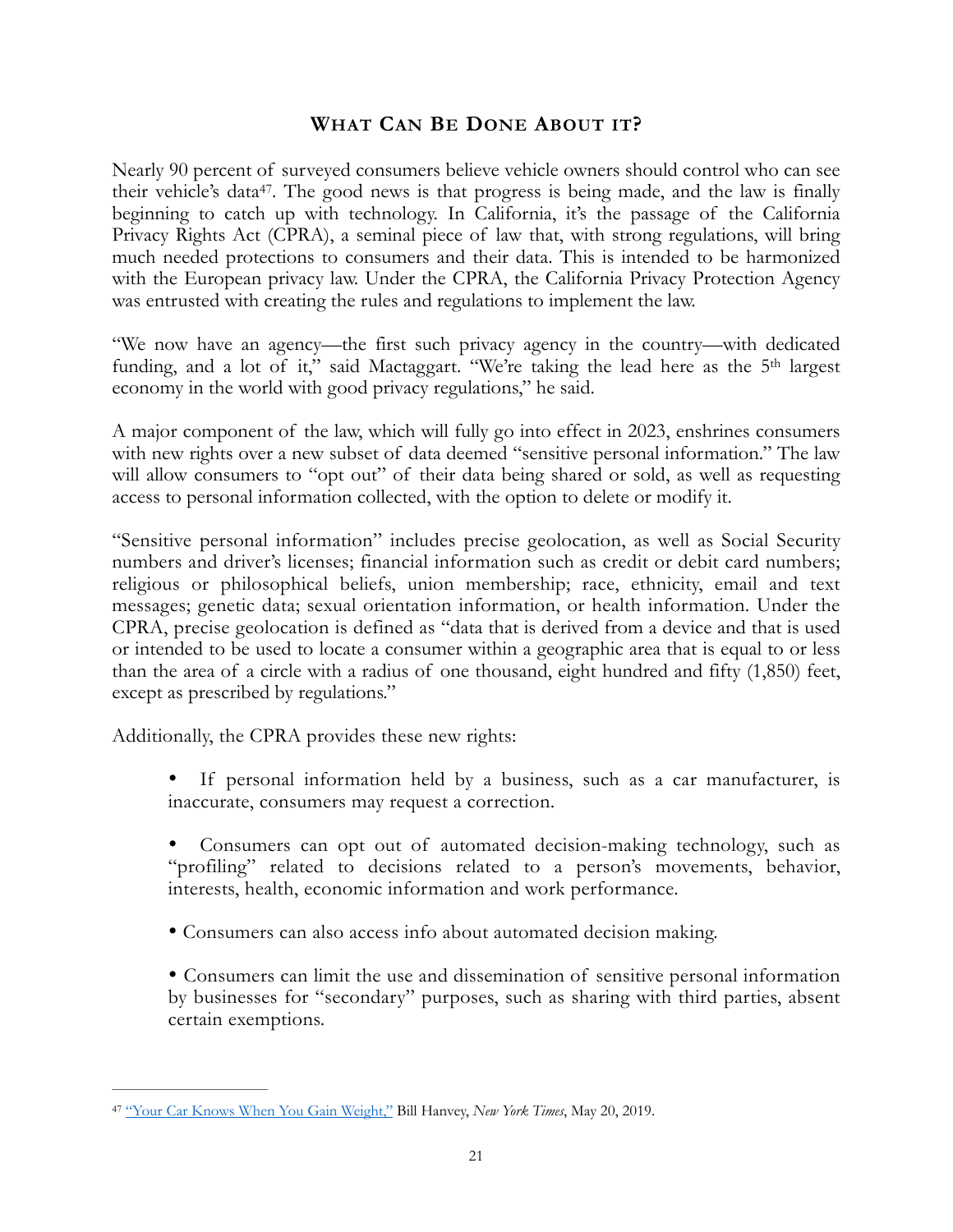• Businesses must notify third parties who bought or received any consumer personal information to delete it. The agency has the discretion to provide a time period in which to take care of the violation.

• The opt-out right encompasses sharing of personal information for crosscontext behavioral advertising. This is to regulate online advertising. The sharing of personal information for cross-context behavioral advertising can be opted out, but the use of personal information (save for geolocation) for non-personalized, first-party advertising is not.

Pursuant to the California Privacy Rights Act, geolocation is considered "sensitive personal information." Regarding connected cars, being able to shut off geolocation is elemental to consumer privacy.

Car manufacturers are argue that there are "legitimate operational uses" for this data that should exempt them from the requirements of the law. The fact is there no legitimate operational use for sale or sharing of this data, or for the use of precise geolocation to the core functioning of the vehicle.

"Legitimate operational use" of precise geolocation data should be limited to any service a consumer has purchased or agreed to that requires precise geolocation data. For example, GPS maps have to track your precise location, but the sale or sharing of that data should be